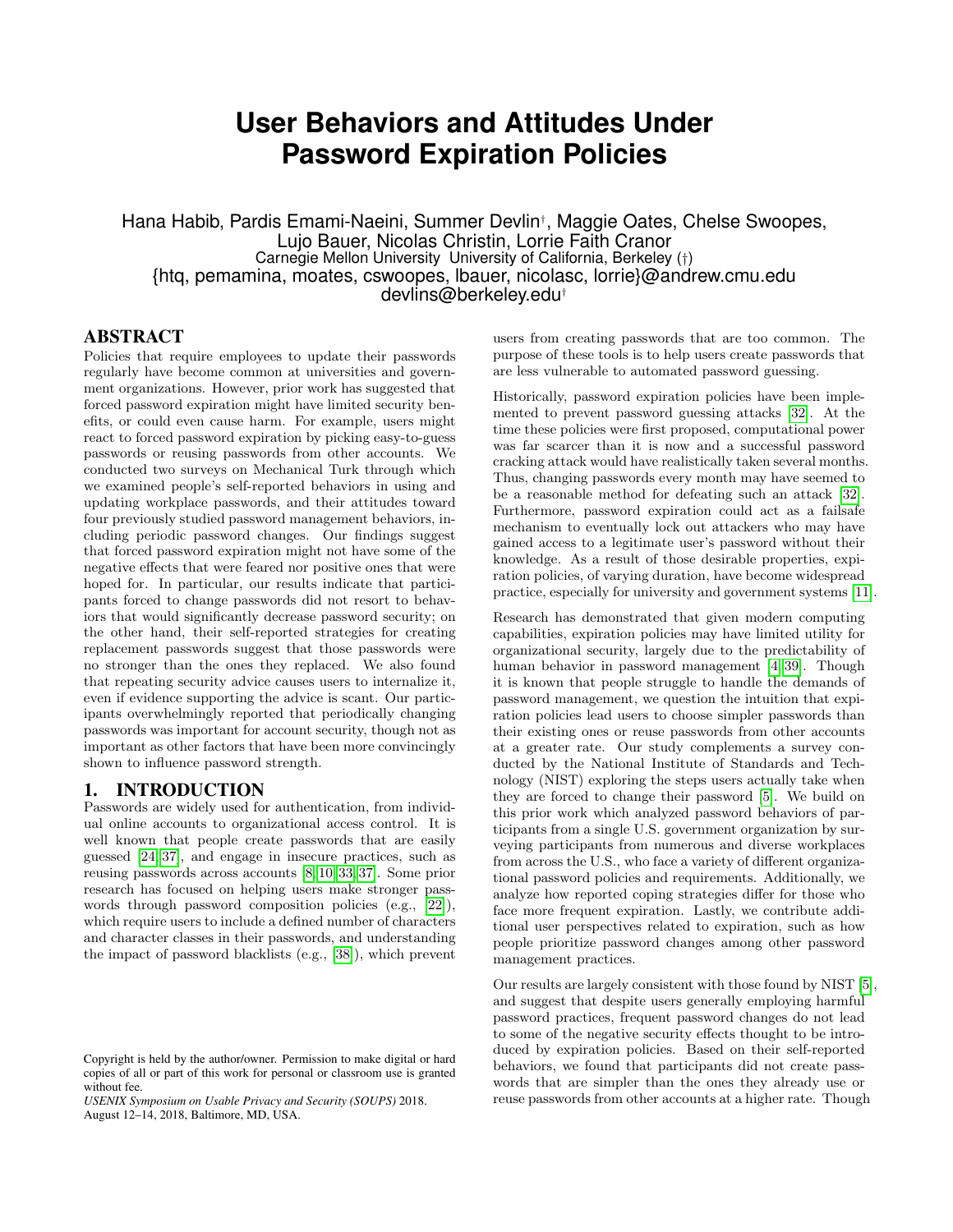expiration policies do not appear to increase the incidence of account lockouts or lead users to change their password recall strategies, participants reported relying on coping mechanisms, such as appending digits to their previous password, to update their password. Such coping mechanisms greatly reduce the potential security gains brought by expiration policies, and yet fail to help users consistently, as 45% of our participants reported experiencing at least one account lockout in the past year regardless of their expiration policy.

In general, our participants reported that password expiration had a positive impact on security, with 82% agreeing that it made it less likely that an unauthorized person will log in to their account. However, changing passwords periodically was thought to be less important for account security than creating a complex password, storing the password safely, and avoiding password reuse. This is in line with more updated security guidance, such as the recent changes to the NIST authentication guidelines [\[14\]](#page-10-5), which recommends against password expiration policies. With the additional insights gained in this study, it is evident that users accept and adapt to the security advice they are provided, especially if they hear it repeatedly from a trusted source, such as their employer's IT department. This suggests that, if communicated appropriately, users may be open to more updated recommendations, such as using password managers or enabling two-factor authentication.

In the remainder of this paper we first discuss literature relevant to our study. We then describe the study design and methodology used in analyzing the collected data. Next, we present our findings regarding password usage at work, update behavior, impact of different expiration policies, and security perceptions related to password expiration. Finally, we conclude with a discussion of our results.

## 2. RELATED WORK

There is a large body of literature pertaining to various aspects of password authentication. We discuss the prior work that is most relevant to our study, such as those examining password management, challenges due to password expiration, or security perceptions related to passwords. Our work aims to build upon this existing literature by analyzing what strategies people use to cope with password management, including password updates, and how they generally feel toward periodic password changes.

## 2.1 Password Management Strategies

Users face considerable burdens in managing passwords. Previous research has found that people use over 20 passwords in their daily lives [\[10,](#page-10-1) [28\]](#page-11-7). A diary study conducted by Grawemeyer and Johnson observed that, on average, their participants logged into accounts over 45 times in one week [\[15\]](#page-10-6). Authentications for work activities accounted for 43% of all logins in their sample, highlighting the importance of studying workplace password management in particular.

Prior work has also shown that people have varying strategies for selecting passwords [\[33,](#page-11-2) [35\]](#page-11-8). One common strategy for coping with multiple passwords is to reuse passwords across different accounts [\[8,](#page-10-0) [10,](#page-10-1) [33,](#page-11-2) [35,](#page-11-8) [37\]](#page-11-1). In a 154 participant empirical study of password usage, Pearman et al. observed that participants exactly reused passwords for 67% of their accounts and had passwords containing a string of at least four characters in common for 79% of their accounts [\[28\]](#page-11-7). The more passwords a user has created, the more likely they are to reuse passwords [\[13\]](#page-10-7). Previous research has also found that users attempt to match the strength of passwords with the relative importance of the account when selecting passwords [\[27,](#page-11-9) [35\]](#page-11-8). Stobert and Biddle further observed in an interview study that their participants rarely changed passwords on their own, and only did so in the case of a breach or forgotten password [\[33\]](#page-11-2). This existing literature motivates our research, which aims to understand how people cope with forced password changes in addition to the normal demands of password management.

Users also differ in how they recall their passwords, typically relying on their memory to use them [\[13,](#page-10-7) [15,](#page-10-6) [33\]](#page-11-2). However, writing down at least some account passwords is also common practice [\[33\]](#page-11-2). Previous research has found the adoption of password managers to be low [\[18\]](#page-10-8), even though they are widely recommended for password security [\[30\]](#page-11-10). Building upon this literature, our work tries to identify whether password recall, a major usability factor related to password use, is impacted by password expiration.

## 2.2 Password Expiration Challenges

In an empirical study of the password policies of 75 different websites, Florêncio and Herley found that  $20\%$  of the websites they examined required participants to update their password regularly [\[11\]](#page-10-2). Prior literature has shown that required password changes have negative implications for usability. Shay et al. found that only 30% of their survey participants created an entirely new password when forced to change their university password and 19% had issues recalling their new password [\[31\]](#page-11-11). Other user issues related to required password changes include being reminded to change a password too early, difficulty keeping track of updated passwords, struggling to create passwords that meet the institution's password requirements, and fear of being locked out of an account [\[9,](#page-10-9) [16\]](#page-10-10).

A major security issue related to password expiration is the tendency for people to make predictable changes when updating their password, which can be exploited to optimize password cracking attacks [\[3\]](#page-10-11). Zhang et al. developed a transform-based password cracking algorithm, using password history data for 7,700 accounts at their institution. With the knowledge of the accounts' previous passwords, they were successful in guessing 41% of passwords in an offline attack and 17% in an online attack (allowing for a maximum of five guesses). Thus, they demonstrated that password expiration seems to have limited utility for locking out attackers who have already gained knowledge of a user's password [\[39\]](#page-11-6). Chiasson and van Oorschot further demonstrated that with modern computing capabilities and taking into account human behavior in password creation, it is no longer feasible to change passwords faster than they can be potentially cracked [\[4\]](#page-10-3).

Most related to our study, a survey conducted by NIST explored password management behaviors of 4,573 Department of Commerce (DOC) employees who had, on average, nine work related passwords [\[5\]](#page-10-4). The authors estimated that DOC employees spent 12.4 hours per year changing passwords on a 90-day expiration schedule, or 18.6 hours changing passwords on a 60-day expiration schedule. The study also revealed that most employees coped with the burden of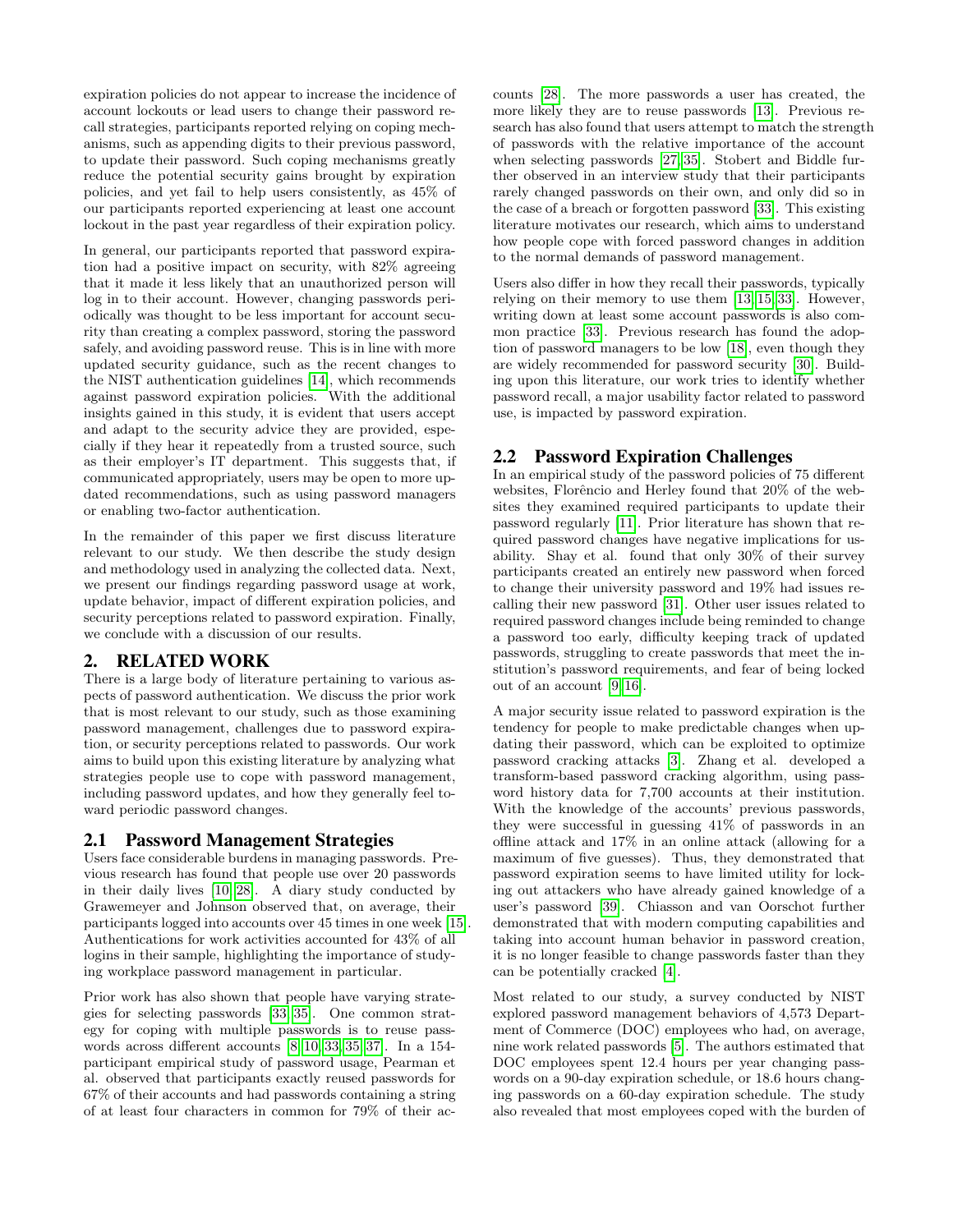password changes by making minor changes to their existing password. The authors found that positive attitudes toward password requirements (i.e., composition and expiration requirements) correlated with more secure behaviors and fewer usability problems. We build on this prior work by studying a population that includes users from a wider variety of workplaces with differing password policies. We additionally explore perceptions about expiration independently of other password requirements. Furthermore, we analyze usability patterns more deeply, such as the correlation between creation and update strategies, and whether certain techniques are associated with more frequent account lockouts.

More recent security recommendations have been moving away from password expiration policies [\[6,](#page-10-12) [7,](#page-10-13) [26,](#page-11-12) [40\]](#page-11-13). The NIST Special Publication 800-63B, Digital Identity Guidelines, was recently revised to recommend that"Verifiers should not require memorized secrets to be changed arbitrarily (e.g., periodically)" and that they should only be changed in special circumstances, such as when there is a compromise of passwords [\[14\]](#page-10-5). However, the NIST standards are only required for U.S. government systems. Other prominent security standards, including the Payment Card Industry (PCI) Data Security Standards and ISO/IEC 27002, still recommend regular password changes [\[2,](#page-10-14) [17\]](#page-10-15). Our work provides insight into the security mindset of workplace password users that can be used to inform future institutional password security recommendations.

#### 2.3 Perceptions of Password Security

Previous research has also studied perceptions related to the security of passwords. In two separate studies, Ur et al. collected users' perceptions of password strength. They discovered that participants had some misunderstandings about what makes a password secure, including thinking that adding digits made their passwords stronger than it really did and that keyboard patterns and common phrases were more random than they actually are [\[34,](#page-11-14)[35\]](#page-11-8). This often meant that users created passwords that did not match their desired security level, for example, creating weak passwords for highly valued accounts [\[34\]](#page-11-14). We expand on this work by evaluating user perceptions related to several password practices, instead of only password composition.

Furthermore, researchers have discovered that there is a disconnect between what people believe is beneficial to password security and what they actually do. Riley found a number of behaviors, such as changing passwords for accounts or using special characters, that the majority of their participants believed they should engage in, but did not do so [\[29\]](#page-11-15). Our study looks into perceptions about similar behaviors, but aims to understand the perceived relative importance of these behaviors.

In a survey comparing the security practices of experts and non-experts, Ion et al. reported that non-experts recommended using anti-virus software, creating strong passwords, visiting only known websites, and changing passwords frequently to stay secure online. Non-experts and experts both found using strong and unique passwords as effective security mechanisms and reported that they would be likely to follow the advice. Not writing down passwords was considered somewhat effective, while saving passwords in a file, using a password manager, and writing down passwords

was considered ineffective security advice [\[18\]](#page-10-8). Through our work, we attempt to gain a deeper understanding of these perceptions in the context of workplace passwords.

Prior work has found that people also have misconceptions about protecting against different threats [\[33\]](#page-11-2), often overestimating the threat of a targeted attack and underestimating that of automated guessing attacks [\[34\]](#page-11-14). For example, Gaw and Felten found that participants viewed password complexity and randomness as means to reduce human gussability and not necessarily as protection against an automated attack. Participants also viewed friends (and others close to them) as the most capable attackers, while hackers were perceived as the most motivated [\[13\]](#page-10-7). We evaluate the threats people consider in managing workplace passwords, and the role expiration policies play in these perceptions.

## 3. METHODOLOGY

In this study, we analyzed data collected from two separate online surveys. The first survey focused on people's workplace password habits, while the second measured perceptions toward several password practices, including periodic password changes. We used both quantitative and qualitative methods to analyze data collected from the surveys.

## 3.1 Data Collection

In this section we describe the procedures for collecting our survey data. Both surveys were approved by our Institutional Review Board (IRB) and were conducted on Ama-zon's Mechanical Turk<sup>[1](#page-2-0)</sup>. Participants were age 18 or older, residents of the United States, and had a HIT approval rate of over 90%.

#### *3.1.1 Workplace Passwords Survey*

The first survey in our study, which will be referred to as the workplace passwords survey, was implemented as a screening survey followed by a full survey about participants' experiences with their workplace passwords. We implemented a screening survey to ensure that only participants who had at least one workplace password were allowed to answer questions in the full survey, as questions about a main workplace password would be irrelevant to those with no workplace passwords.

In the screening survey, participants answered a total of six questions that asked how many workplace passwords they have and their age, gender, ethnicity, education, and occupation. Those who met the qualification criteria of having at least one workplace password were contacted through Mechanical Turk about completing a "bonus survey," which was the full survey about workplace password habits. Questions included in the screening survey are in Appendix [A.](#page-11-16)

The full survey was designed to ask participants about their experiences with their main workplace account and included 31 multiple-choice and five open-ended response questions. With these questions we explored workplace password habits, such as experiences creating, updating, and recalling passwords, as well as sentiments toward password expiration. In this survey, we confirmed the four demographics participants provided to us in the screening survey. We also included an attention check question which was a duplicate of

<span id="page-2-0"></span><sup>1</sup>Amazon's Mechanical Turk. <https://www.mturk.com>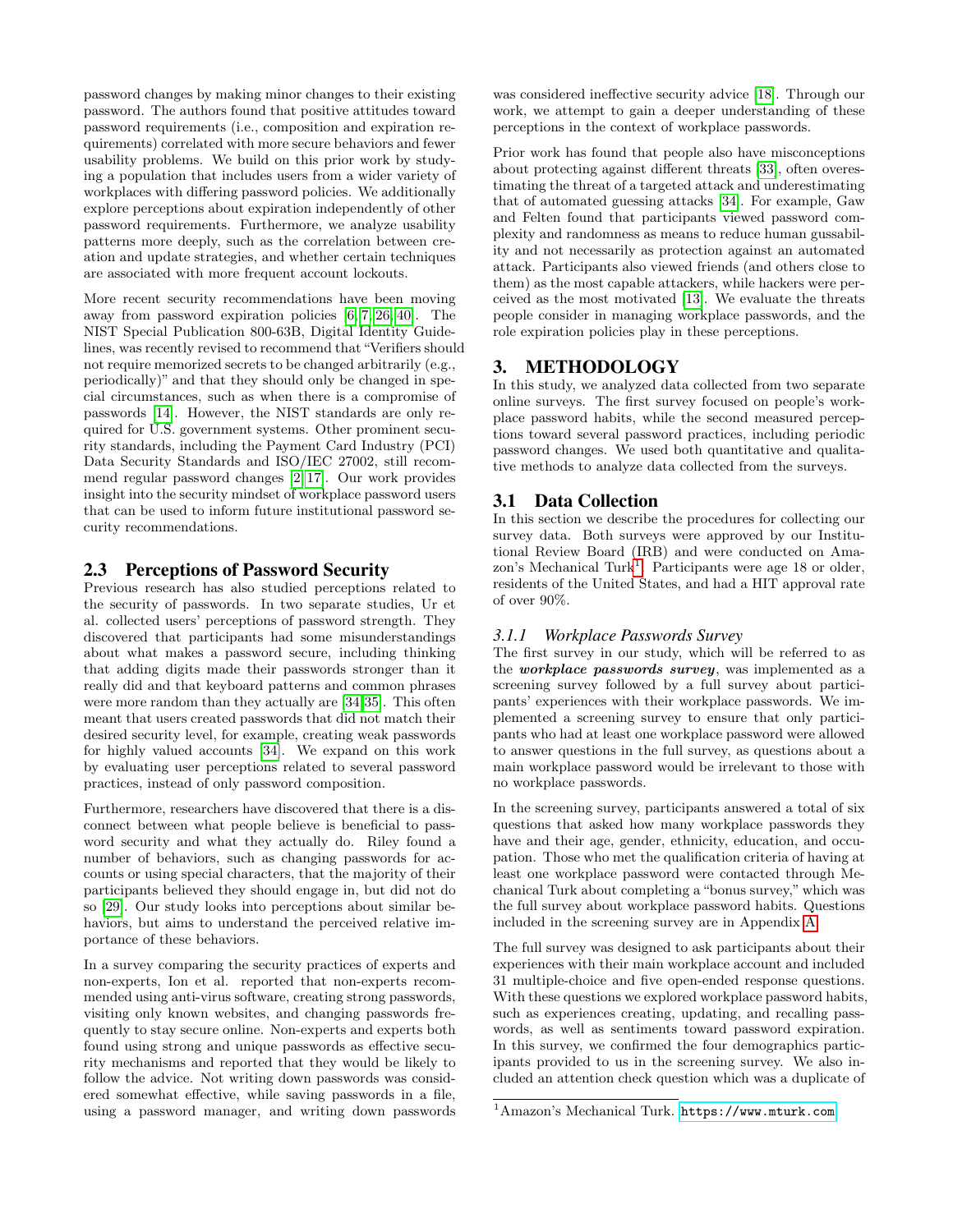the question asking participants how many workplace passwords they have. The full survey is provided in Appendix [B.](#page-12-0)

A total of 618 people submitted the screening survey, and 407 finished the full survey. Participants were compensated \$0.25 for the screening survey and \$2.00 for the full survey. On average, participants finished the screening survey in about two minutes and the full survey in 10 minutes.

#### *3.1.2 Password Perceptions Survey*

The second survey we conducted, which will be referred to as the *password perceptions survey*, explored people's perceptions of the relative importance of four password practices: using a complex password, storing the password in a safe place, creating a password that you do not already use somewhere else, and periodically changing passwords. In the survey, participants rated the importance of each of these practices for account security on a five-point Likert scale, and completed open-ended responses explaining their ratings. We also asked participants to rank the negative of each practice (e.g., using a simple password) in order of their harm to account security. Participants were then shown pairs of the practices and indicated whether one contributes more to account security than the other. Lastly, we asked participants about their anticipated behaviors in a hypothetical scenario in which their workplace implemented or removed an expiration policy (depending on the participant's current workplace policy status). The order of the four password practices was randomized in each section to avoid biasing participants based on how the practices were presented. Appendix [C](#page-15-0) contains the questions in this survey.

People who completed the workplace passwords survey were disqualified from taking this survey. The password perceptions survey was completed by 340 eligible participants who were compensated \$1.50. On average, participants completed the survey in about 10 minutes.

## 3.2 Data Analyses

This section describes the statistical tests and qualitative methods used in analyzing the collected data. Data from the two surveys were analyzed separately.

#### *3.2.1 Quantitative Analyses*

Prior to running statistical tests, we excluded participants with inconsistent or obviously fraudulent responses to improve the validity of our analyses. For the analyses of data from workplace passwords survey we excluded 49 participants who answered the attention check question inconsistently, one participant who reported that they did not change their main workplace password (even though they reported that they were required to change all of their workplace passwords), and one participant who selected every answer option for all questions where participants could select multiple options. It is possible that the attention check question may have led to the exclusion of participants who simply misremembered their workplace passwords, and not just those who truly were not paying attention to the survey. We excluded only one participant from the analyses of data from the passwords perceptions survey as they used the same unintelligible response for each of the open-ended questions. Thus, 356 responses from the workplace passwords survey and 339 from the password perceptions survey were included in our analyses.

We conducted several different statistical tests and used significance level  $\alpha = .05$  in our analyses. For categorical data, we used Pearson's chi-squared tests to determine the independence of two nominal variables, or Fisher's exact tests if counts in the contingency table were below five. For tests in which we were examining the impact of expiration frequency, we binned policies into three expiration periods: less than or equal to every 30 days, every 60 days, or greater than or equal to every 90 days. We report the phi coefficient  $(\phi)$  to understand the effect size of the associations found for two binary variables, or Cramer's  $V(V)$  if the variables have more than two levels. Both measures are reported on a scale from -1 to 1, such that 1 demonstrates a complete positive association and -1 demonstrates a complete negative association between two variables. We report only statistical results for which we observed at least a small effect (demonstrated by an association of at least .1), which is a recognized threshold for statistical reporting [\[25\]](#page-11-17).

To analyze data with a categorical independent variable and ordinal dependent variable, such as Likert-scale data, we used Kruskal-Wallis tests. We conducted a Friedman test to test the null hypothesis that password practices were rated as equally important. We also ran one-sample, two-sided Wilcox Signed-Ranked tests to determine whether participants felt one practice contributes more to account security than another by coding the rating options from -3 (left contributes much more) to 3 (right contributes much more), and testing the null hypothesis that the practices have equal contribution (a rating of 0).

To evaluate the impact of demographics on the use of password creation, update, and recall techniques, we ran binomial logistic regressions where the independent variables were age, race, education level, and technical expertise, and the dependent variable was whether or not a certain technique was used. We ran binomial logistic regressions to determine whether password creation techniques were predictors of update techniques, where the independent variables were one of 17 password creation techniques (represented as binary variables) and the dependent variable was a password update technique. For each significant factor found in the regressions, we followed up with chi-squared tests to determine the strength of the association between the factor and the dependent variable.

To analyze whether our participants used certain techniques for password memorability and others to make their password stronger, we ran a multinomial logistic regression. The dependent variable was a nominal variable with four levels: whether the update technique was used for making a stronger password, making the password easier to remember, both security and memorability, or neither security nor memorability. The baseline for the regression set to neither security nor memorability. The independent variables were the password update strategies measured in the survey.

#### *3.2.2 Qualitative Analyses*

Our surveys collected several open-ended responses which were each systematically analyzed to extract major themes. For each question, one researcher first developed a codebook based on common themes occurring in a sample of 20 responses. Two researchers then coded a random sample of 20% of the responses based on the first iteration of the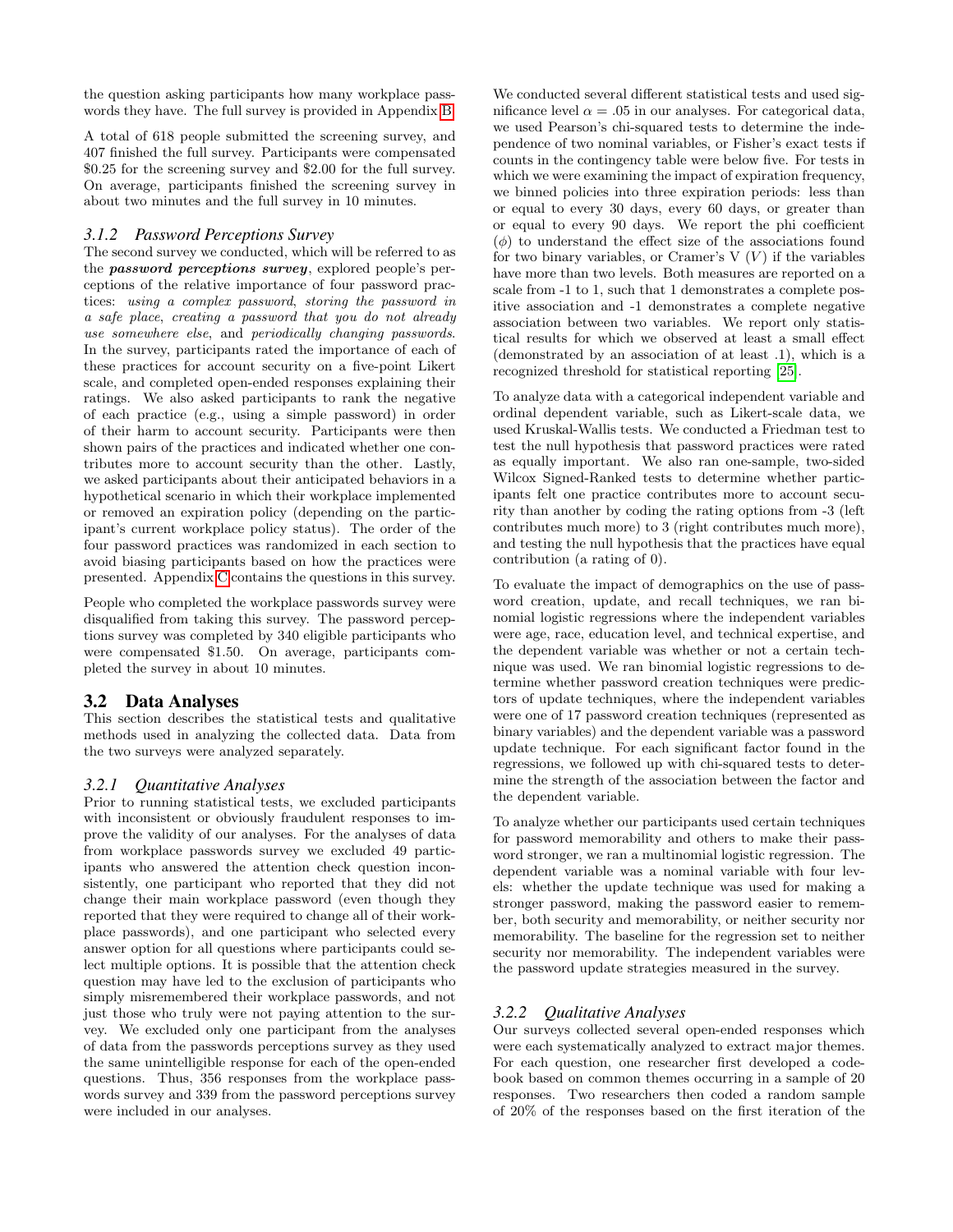codebook. The researchers then reviewed their conflicts and revised the codebook accordingly. If agreement between the two coders was less than  $\kappa = .70$ , a recognized acceptable threshold for agreement [\[36\]](#page-11-18), both researchers recoded the sample and revised the codebook until reaching sufficient agreement. After successfully converging on the samples, one researcher would code the remaining responses for that question. Both researchers coded the full set of data collected for opinions on the impact of password expiration policies and reasons for continuing password changes. For the remaining qualitative data, the two researchers reached  $\kappa$  = .81 agreement, averaged over all questions. The statistics from qualitative responses reported in this paper are derived from the researchers' coding of the full set of responses.

### 3.3 Limitations

One of the major limitations of our study is that we recruited participants from Mechanical Turk. Though our participants come from a well-studied convenience sample, they may not reflect the behaviors and attitudes of the general population. Moreover, Mechanical Turk participants have been shown to be more privacy-sensitive than the population at large [\[19\]](#page-10-16). However, Mechanical Turk has proven to be a source of high-quality human subjects data [\[20\]](#page-10-17), and has been successfully used in numerous studies related to passwords (e.g., [\[18,](#page-10-8) [22,](#page-11-3) [34\]](#page-11-14)). Only 6% of our expiration survey population reported that Mechanical Turk was their primary occupation, indicating that the vast majority of participants were reporting on passwords for a different workplace.

Additionally, our study uses self-reported data about participants' past behavior, which participants may not have remembered or reported accurately. The effects of this may have been exaggerated by the privacy paradox, a well-studied observation that people's privacy attitudes often differ from their actual behaviors [\[21\]](#page-11-19). It is possible that our participants' reported reactions and attitudes toward password expiration may be different from their actual behaviors when facing their own expiration policies. While our data may be impacted by these limitations, we believe that our study is still a step forward in understanding people's general behaviors and attitudes related to password expiration.

#### 4. RESULTS

Our surveys included questions to gain insight into how people create, update, and manage their workplace passwords, as well as their attitudes toward password expiration in relation to other password management practices. Similar to participants in NIST's study [\[5\]](#page-10-4), our participants generally reported coping with their workplace expiration policy by applying modifications to their current password, suggesting that updated passwords may not be any stronger or weaker than the ones originally created for the account.

We also found that self-reported behaviors and attitudes related to expiration were largely independent from the presence and frequency of an expiration policy. Participants viewed password changes as important for account security, but felt that other password management practices, such as using a complex password, storing the password safely, and avoiding password reuse were more vital. Our results indicate that while people may buy into security advice, they are sometimes unable or unwilling to act on the advice in a way that significantly improves password security.

### 4.1 Password Usage at Work

In this section we describe expiration policies reported by our participants and their password strategies for managing their main workplace password.

#### *4.1.1 Password Expiration Policies*

In total we analyzed data collected from 695 participants. The demographics of our participants are described in Table [1.](#page-5-0) On average, participants in both surveys reported having between three and four workplace passwords. 51% of participants in the workplace password survey reported that they were required to change most or all of their workplace passwords. Figure [1](#page-4-0) shows the distribution of our participants' reported password expiration policies. The most common expiration period observed in our samples was expiry every 90 days, reported by 28% of participants in the workplace passwords survey and 19% of participants in the password perceptions survey. A larger percentage of participants in the password perception survey (59%) reported that they did not have an expiration policy for their main workplace password, compared to those in the workplace password survey (26%). It is possible that the wording of the recruitment text and questions in the workplace passwords survey primed participants to think more about expiration and report on their workplace passwords that did expire.

Almost two-thirds of participants (64%) from the password perceptions survey who did not have an expiration policy reported that they changed their workplace password periodically, while a large minority (34%) reported that they never changed it. Those who did change their password primarily mentioned account security in their explanations for doing so, while those who did not change their password most frequently mentioned that they never felt they had a reason to be concerned about the security of their account. In contrast, 53% of participants in a study conducted by Riley did not change their passwords on a regular basis. However, the survey was not specific to workplace passwords [\[29\]](#page-11-15).



<span id="page-4-0"></span>Figure 1: Percentage distribution of participants' workplace password policies. While a larger percentage of participants in the password perceptions survey did not have a workplace expiration policy, note that question wording and recruitment text differed between these two surveys.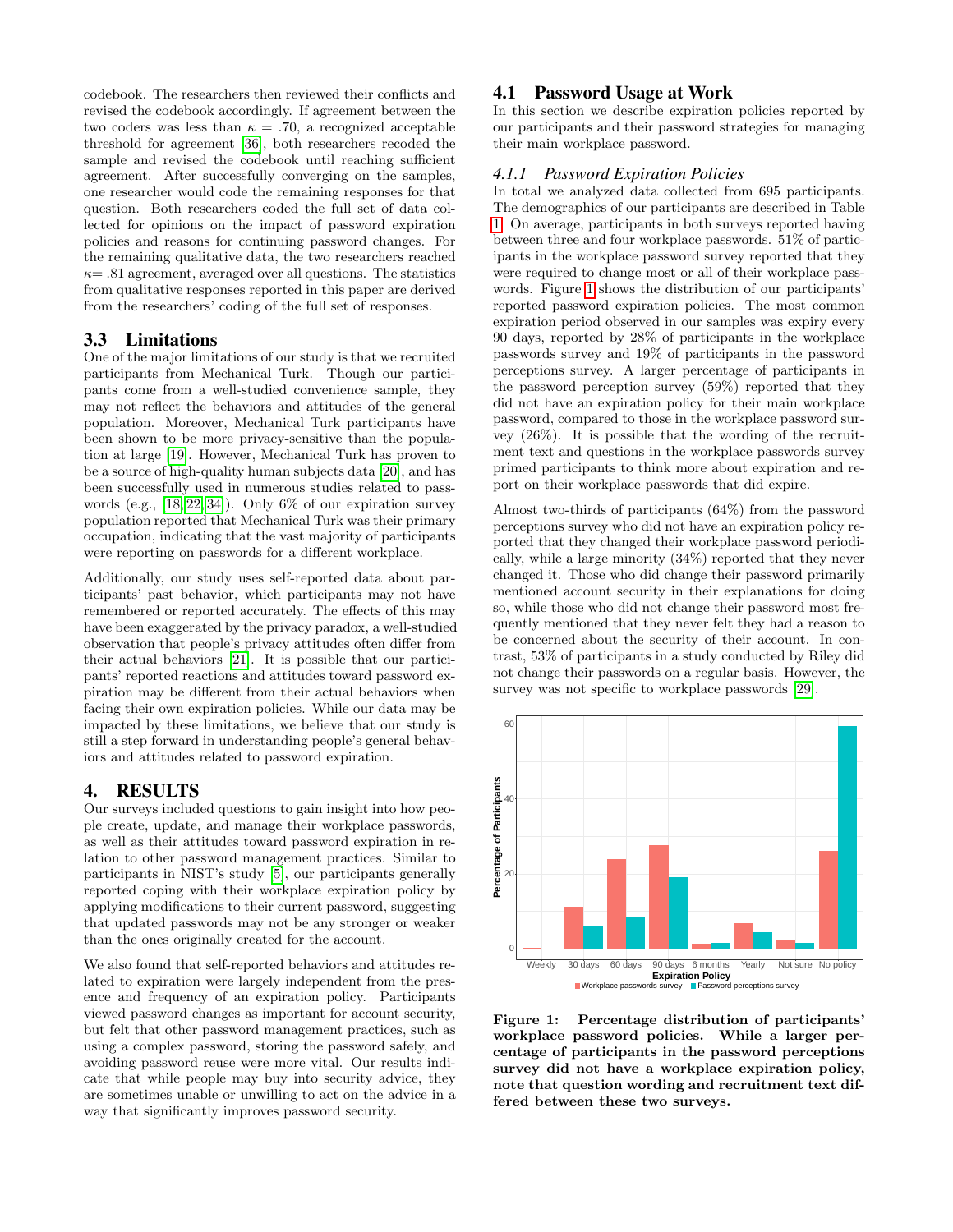| Gender                               |        |        |           | Age     |             | Education                   |         |                | Race            |                        |                |         |  |  |
|--------------------------------------|--------|--------|-----------|---------|-------------|-----------------------------|---------|----------------|-----------------|------------------------|----------------|---------|--|--|
|                                      | WP     | PP     |           | WP      | ${\cal PP}$ |                             | WP      | ${\cal PP}$    |                 |                        | <b>WP</b>      | PP      |  |  |
| Female                               | 51.7%  | 45.4%  | 18-24     | $6.2\%$ | 15.0%       | Some high school            | $.3\%$  | $.6\%$         |                 | American/Alaska Native | $1.4\%$        | $0.0\%$ |  |  |
| Male                                 | 47.5%  | 53.1%  | 25-34     | 40.2%   | 46.3%       | High school                 | $7.9\%$ | 15.0%          | Asian           |                        | 5.6%           | 5.6%    |  |  |
| Other                                | .3%    | $.6\%$ | 35-44     | 29.2%   | 23.9%       | Some college                | 24.2%   | 28.3%          |                 | Black/African American |                | 7.4%    |  |  |
| No answer                            | $.6\%$ | $.9\%$ | $45 - 54$ | 16.0%   | 8.3%        | Associates                  | 12.9%   | 13.9%          | Hispanic/Latino |                        | 5.6%           | 8.0%    |  |  |
|                                      |        |        | 55-64     | $7.6\%$ | $5.9\%$     | Bachelors                   | 36.0%   | 33.0%          | Non Hispanic    |                        | $.3\%$         | $.3\%$  |  |  |
|                                      |        |        | 65-74     | $.6\%$  | $.3\%$      | Graduate                    | 17.7%   | 8.8%           | White/Caucasian |                        | 77.0%          | 76.1%   |  |  |
|                                      |        |        | No answer | $.3\%$  | $.3\%$      | No answer                   | 1.1%    | $.3\%$         | Other           |                        | 1.7%           | 1.5%    |  |  |
|                                      |        |        |           |         |             |                             |         |                | No answer       |                        | $1.4\%$        | 1.2%    |  |  |
|                                      |        |        |           |         | Occupation  |                             |         |                |                 |                        | Tech Expertise |         |  |  |
|                                      |        |        |           | W P     | PP          |                             |         | W <sub>P</sub> | PP              |                        | W P            | PP      |  |  |
| Business, Management, or Financial   |        |        | 24.2%     | 9.7%    | Medical     |                             | $6.2\%$ | 2.7%           | Expert          | 9.3%                   | 19.2%          |         |  |  |
| Administrative Support               |        |        |           | 15.4%   | 10.9%       | Mechanical Turk Worker      |         | $5.6\%$        | 12.7%           | Non-Expert             | 88.5%          | 80.8%   |  |  |
| Education/Science                    |        |        |           | 12.6%   | 8.3%        | Art, Writing, or Journalism |         | $4.5\%$        | 7.7%            | No answer              | $2.2\%$        | $0.0\%$ |  |  |
| Service                              |        |        |           | 11.5%   | 11.8%       | Other                       |         | 8.4%           | 19.8%           |                        |                |         |  |  |
| Computer Engineering/IT Professional |        |        |           | 9.3%    | 14.4%       | No answer                   |         | $2.2\%$        | 2.1%            |                        |                |         |  |  |

<span id="page-5-0"></span>Table 1: Demographic breakdown of our participants from the workplace passwords (WP) survey, and the password perceptions (PP) survey.

#### *4.1.2 Password Creation and Reuse*

Our participants reported using common strategies to create their initial passwords, and on average indicated combining three password creation techniques. The most common selfreported techniques used were using a word in English as part of their password (41% of participants), using a name  $(37\%)$ , and adding numbers  $(59\%)$  or symbols  $(32\%)$  to the beginning or end of a word or name. These were also common password creation strategies observed by Ur et al. [\[35\]](#page-11-8). There were some demographic differences in the use of creation strategies. For example, participants ages 45 to 54 years old reported significantly less password reuse (both exact and with modifications) than participants who were 18 to 24 years old (exact:  $p = .001, V = .24$ , modified:  $p = .001, V = .22$ . Additionally, those who reported their race as Hispanic or Latino were slightly less likely than white or Caucasian participants to use an English word as their password ( $p = .02, \phi = .13$ ). We also observed that technical participants (those who had ever held a job or received a degree in computer science or any related technology field) were slightly more likely to add symbols to the beginning or end of their password ( $p = .05, \phi = .12$ ) and substitute symbols for letters ( $p = .002$ ,  $\phi = .18$ ). Participants also reported a moderate amount of password reuse for their main workplace password: 44% said their main workplace password is similar or identical to other work passwords, 57% reported that their main workplace password is very different from their non-workplace passwords.

#### *4.1.3 Password Recall and Lockouts*

Our participants had varying strategies for recalling their workplace password. The most common recall technique reported was memorizing the password, which was used by 53% of participants in the workplace passwords survey and 57% of participants in the password perception survey. Other work has also found password memorization to be users' dominant strategy for recalling a password [\[13,](#page-10-7) [15,](#page-10-6) [33\]](#page-11-2). In both of our surveys, over 85% of password memorizers reported having no backup method for recalling their passwords. Though participants in NIST's study also most frequently recalled their password through memory, over 80% also reported having stored their passwords on paper or electronically [\[5\]](#page-10-4). The most common password storage technique reported by our participants was writing it down on paper, used by 19% of participants in the workplace passwords survey and 10% of participants in the passwords perceptions survey. However, one memorizer reported relying on a "change password" feature as a form of backup for their main workplace account, saying "I have good enough memory and use resetting as a backup." There were some demographic differences observed in the use of recall methods, but none were consistent across the two surveys.

The majority of participants (55%) reported memorizing their main workplace password within the first two times they logged in to their account. However, those who used a password manager  $(p < .001, V = .41)$  or wrote down their password  $(p < .001, V = .22)$  were significantly more likely to take more than two logins to memorize their password, on average learning their passwords after three to five logins. A quarter of participants who used a password manager reported that they did not memorize their passwords.

Overall, 45% of participants experienced at least one account lockout in the past year, with 12% reporting three or more lockouts. Participants in NIST's study appeared to face a similar lockout rate, as 48% viewed getting locked out as causing "some" or "a lot" of frustration. [\[5\]](#page-10-4) Based of their reported lockouts, we found that participants who stored their password in their browser or wrote it down were two to three times more likely to face three or more account lockouts in the past year, while those who memorized their passwords generally faced fewer lockouts. Statistical results for the correlation between recall methods and account lockouts are reported in Table [2.](#page-6-0)

The most common password recovery options reported by participants were calling someone on the phone (34%), sending someone an email (31%), and using a website (24%). Ten participants reported using their own method for recovering their main workplace password if they were unable to recall it, such as an encrypted USB drive or a piece of paper that they locked in a safe.

#### 4.2 Password Update Behavior

In this section we describe the self-reported strategies our participants indicated using during password changes, and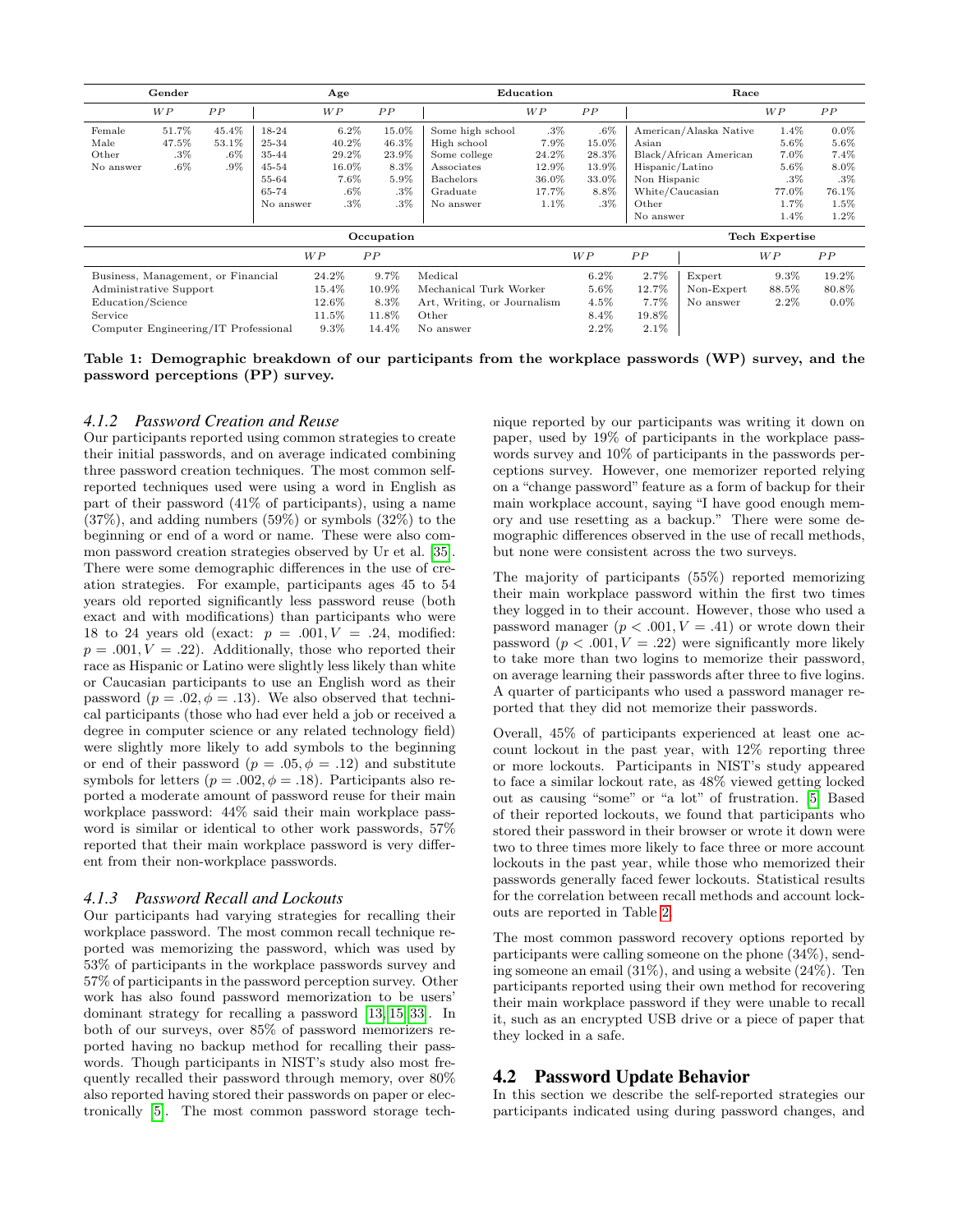| Recall Method                                   | р        |
|-------------------------------------------------|----------|
| Web Browser                                     | $.001*$  |
| Encrypted File                                  | .55      |
| Password Manager                                | .17      |
| Password Protected Computer or Device           | .30      |
| Device or Computer Used Only by the Participant | .77      |
| Write Password on Paper                         | $.008*$  |
| Write Reminder for Password                     | -72      |
| Memorize Password                               | $-.001*$ |

<span id="page-6-0"></span>Table 2: P-values for chi-square tests comparing password recall methods with the number of account lockouts. All tests had an effect size of  $\phi = .24$ . Significant results are marked with an asterisk

their reasons for using them. Participants primarily reported modifying their previous password during their last password change, and less than a quarter created one that was completely new.

#### *4.2.1 Most Modify Their Previous Password*

Table [3](#page-7-0) displays the update strategies participants indicated using during the most recent change of their main workplace password. Participants typically indicated using one or two of these techniques to update their password. 237 (67%) participants reported creating their new password by modifying their previous one. The most common technique reported by our participants to modify the existing password was capitalizing a letter, which was used by 30% of participants. Only 37 (10%) participants reported that they reused passwords from other accounts during their last update, while 162 (46%) of participants reported updating their main workplace password with one that was completely new or using a password generator to create a new one. However, 76 of these participants also selected at least one modification technique with this option. Therefore, we estimate that only 24% of participants updated their password with one that was completely new. Similarly, 68% of participants in NIST's study generated a new password by making a minor change to their old one [\[5\]](#page-10-4). However, the NIST study appeared to have a larger degree of password reuse compared to our study population, as 43% of participants generated frequently used passwords by using existing ones.

Some participants described unique approaches for coping with their password expiration policy. For example, one participant reported that they used information from a fast food receipt as their password and used a new receipt to update their password. Demographics also had some impact on the use of update techniques. Most notably, we observed that age had an impact on reusing passwords from other accounts during password updates  $(p = .03, V = .20)$ . On average, only 9% of participants ages 25 to 44 and 4% of those 55 to 64 reported that they reused password from other accounts in their last update, compared to 29% of participants who were 18 to 24 years old.

#### *4.2.2 Creation & Update Strategies Are Consistent*

Some initial password creation strategies were significant predictors for the use of similar update techniques. For example, participants who reported that they used a password generator to create passwords were 18 times more likely than those who reported using other password creation methods to use a generator to *update* their passwords ( $p < .001, \phi =$ .48). Additionally, those who reported substituting letters with symbols during password creation were seven times more likely than those who did not to report using the same technique to update their password ( $p < .001, \phi = .35$ ). Those who reported using a birthday when creating their main workplace password were four times more likely to report using a date to update it  $(p < .001, \phi = .26)$ . Password reuse was also consistent, as participants who reported exactly reusing a password from another account for their initial password were four times more likely to report reusing a password when updating  $(p < .001, \phi = .28)$  and those who reported reusing another password with modifications were three times more likely to report reusing a password at update  $(p = .002, \phi = .19)$ . Our participants generally used the same strategy whenever they updated their passwords. In particular, 64% of participants reported using their strategy every time or most of the time when updating their password, while only 4% reported that they use very different techniques each time.

#### *4.2.3 Techniques Associated with More Lockouts*

The only update method that had an impact on password memorization was the use of a password generator. Those who reported using a password generator were twice as less likely to report that they memorize their password ( $p =$  $.007, \phi = .20$  and seven times more likely to report that they use a password manager to store their password ( $p <$ .001,  $\phi = .20$ , compared to those who did not use one. Two techniques correlated with a higher number of account lockouts. Those who reported that they duplicated characters during their last password update were three times more likely to report that they faced three or more account lockouts in the past year  $(p = .005, \phi = .28)$  and participants who reported substituting digits or special characters with the same character type were twice as likely to report having three or more lockouts ( $p = .04, \phi = .28$ ), compared to those who did not use these techniques.

#### *4.2.4 Motives & Reminders*

Our participants had varying sources and motivations for using their update techniques. 47 of our participants shared where they learned their update strategy. Of these participants, 28% reported learning it from the Internet. Overall, 35% of participants used their strategy because it made their password easier to remember. Reusing a password was largely correlated with using the strategy for memorability  $(\beta = 1.13, p = .007)$ . A quarter of participants reported that they used their strategy because they thought it made their password stronger. Based on the self-reported strategies, we observed that creating a new password  $(\beta = 1.32, p < .001)$ and using a password generator ( $\beta = 2.0, p < .001$ ) during a password update were correlated with wanting to make the password stronger. Comparatively, memorability was more important to participants in NIST's study, as 81% cited using their password generating strategy so that their password was easy to remember.

We also asked participants about any reminders they receive when their password is about to expire The most common form of password change reminders reported were automated emails and software installed on their computers. We found that the timing of when the last reminder is sent did not have an impact on the effort participants reported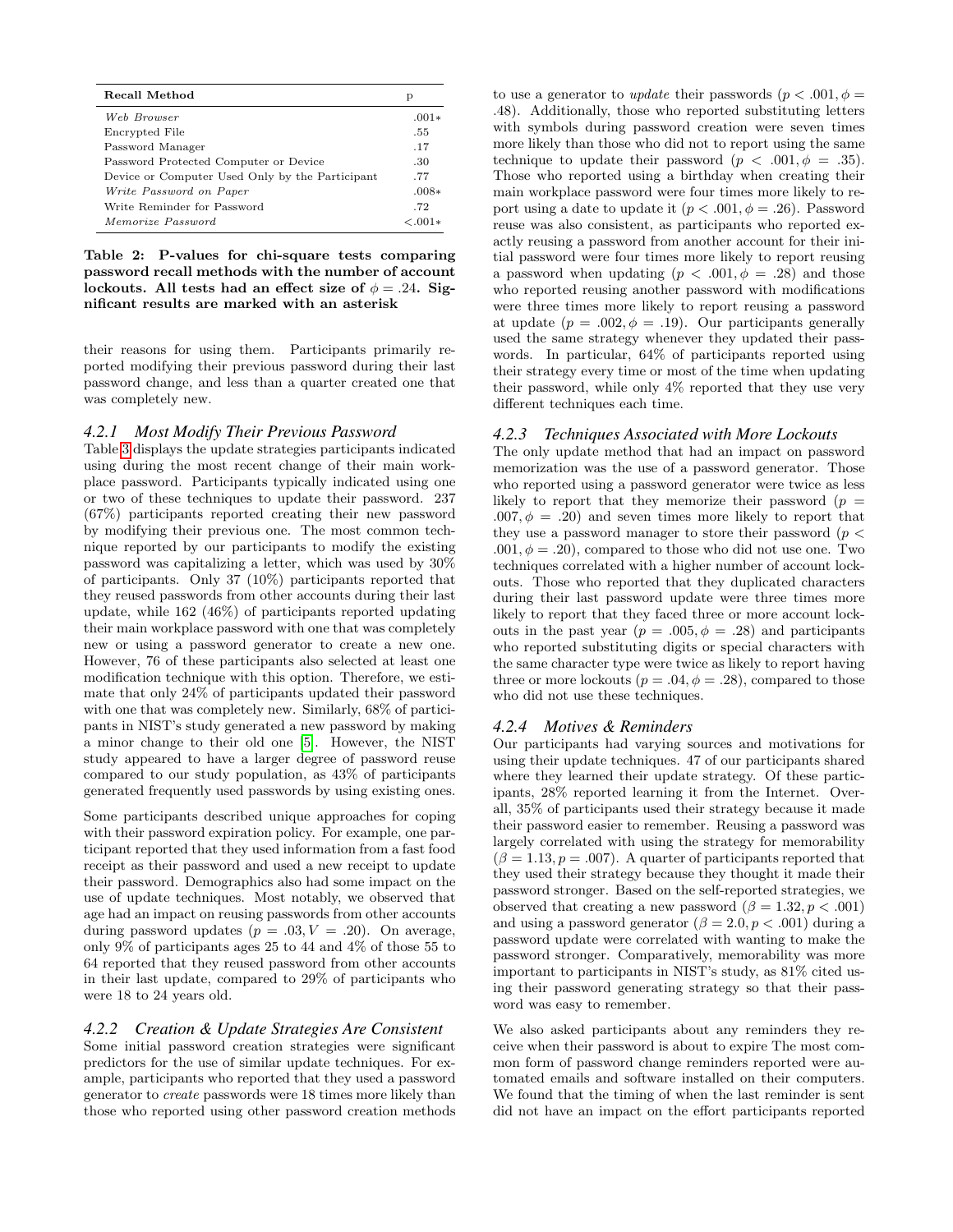| Technique                                                                          | Example                                           | Responses | %       |
|------------------------------------------------------------------------------------|---------------------------------------------------|-----------|---------|
| Modifications                                                                      |                                                   |           |         |
| Capitalizing a character                                                           | candy# $\rightarrow$ candY#                       | 108       | 30.3%   |
| Incrementing a character                                                           | dance#7 $\rightarrow$ dance#8                     | 61        | 17.1%   |
| Adding a sequence                                                                  | dance#7 $\rightarrow$ dance#789                   | 52        | 14.6%   |
| Adding a date                                                                      | raven $\rightarrow$ raven 2016                    | 44        | 12.4%   |
| Substituting digits/special characters with the same character type                | $tar!heel1 \rightarrow tar!heel4$                 | 42        | 11.8%   |
| Moving a letter, digit or special character block                                  | $$ \text{steve27} \rightarrow 27$ \text{steve}$   | 38        | 10.7%   |
| Duplicating digits/special characters                                              | $password1! \rightarrow password11!$              | 34        | $9.6\%$ |
| Substituting letters with matching characters                                      | raven $\rightarrow$ r@ven                         | 29        | 8.1%    |
| Deleting digits/special characters                                                 | $alex28!!! \rightarrow alex28!!$                  | 23        | $6.5\%$ |
| Substituting digits/special characters with the "shift" character for the same key | $100 \text{pv}^*!2 \rightarrow 100 \text{pv}^*!\$ | 17        | 4.8%    |
| Changing a small part of the previous password in a way not mentioned              |                                                   | 43        | 12.1%   |
| Other Methods                                                                      |                                                   |           |         |
| Creating a completely new password                                                 |                                                   | 139       | 39.0%   |
| Reusing old passwords from other accounts                                          |                                                   | 37        | 10.4%   |
| Using a password generator                                                         |                                                   | 23        | $6.5\%$ |
| Using a different approach                                                         |                                                   | 8         | $2.2\%$ |

<span id="page-7-0"></span>Table 3: Techniques participants used to update their main workplace password during their most recent password change (which may or may not have been due to an expiration policy). On average, participants used one or two modification techniques for changing their password.

spending in updating their password. However, those who received password change reminders that were not software based were two times more likely to report spending additional effort in updating their password, compared to those who did receive software reminders.

#### 4.3 Expiration Frequency Has Little Impact

We generally observed that the presence and duration of an expiration policy had only a relatively minor impact on password management behavior. There were some differences in the impact to password recall in the data collected from the workplace passwords survey, but these differences were not observed in the passwords perception survey. For example, we found that 15% of participants with an expiration policy for their main workplace password reported storing their password in their web browser, compared to 5% of participants without a policy, which was found to be significantly different ( $p = .02, \phi = .16$ ). However, the self-reported use of this storage method did not significantly differ between different frequencies. We also found that 40% of participants who stated that they faced a 60-day expiration policy reported memorizing their password, compared to 59% who reported longer expiration periods and 68% who reported facing shorter expiration periods, which was also a significant difference  $(p = .003, V = .11)$ . Furthermore, we found that neither the presence nor duration of an expiration policy impacted the number of reported account lockouts.

We found that different expiration periods did not have an impact on the self-reported strategies participants used to update their main workplace password. Moreover, we found that the presence and frequency of an expiration policy did not impact whether participants reported making their main workplace password similar to passwords they use for other accounts (both workplace and non-workplace related). This suggests that people who face frequent expiration are not more likely to reuse passwords from other accounts.

The majority of our participants reported that they did not find updating their password difficult, but 60% agreed or strongly agreed that it was annoying. The reported fre-

quency of their expiration policies did not impact participants' sentiments toward updating their workplace password. This finding suggests that users adapt to the requirements placed on them, but still find them burdensome.

## 4.4 Security Perceptions

Participants in both the workplace passwords survey and password perceptions survey considered password changes important to the security of their workplace account. However, periodic password changes were viewed as less important than using a complex password, storing the password safely, and avoiding reusing password. Our results suggest that people accept the security advice provided to them, especially if from a trusted source such as the IT organization of their employer.

#### *4.4.1 Secure But Annoying*

In the workplace passwords survey, 82% of participants agreed or strongly agreed that "frequent password expiration makes it less likely that an unauthorized person will break into my account." Neither the self-reported existence nor duration of an expiration policy significantly impacted participants' agreement with this statement. However, 66% of participants thought that their updated password was about the same strength as their old one, and only 25% thought it was stronger, suggesting that many may not be exerting extra effort into making their password stronger when they are required to change it. This is consistent with the strategies participants typically reported to modify their passwords.

Participants' self-reported update strategies were generally independent from their opinion about the relative strength of their new password, with the exception of capitalizing a letter which was positively correlated with thinking the updated password was stronger  $(p = .008, \phi = .12)$ . Since some update strategies (specifically using a new password and using a password generator) were reportedly used for making the password stronger, participants who reported using these techniques could also have used them in the past and thus felt that their password strength did not change.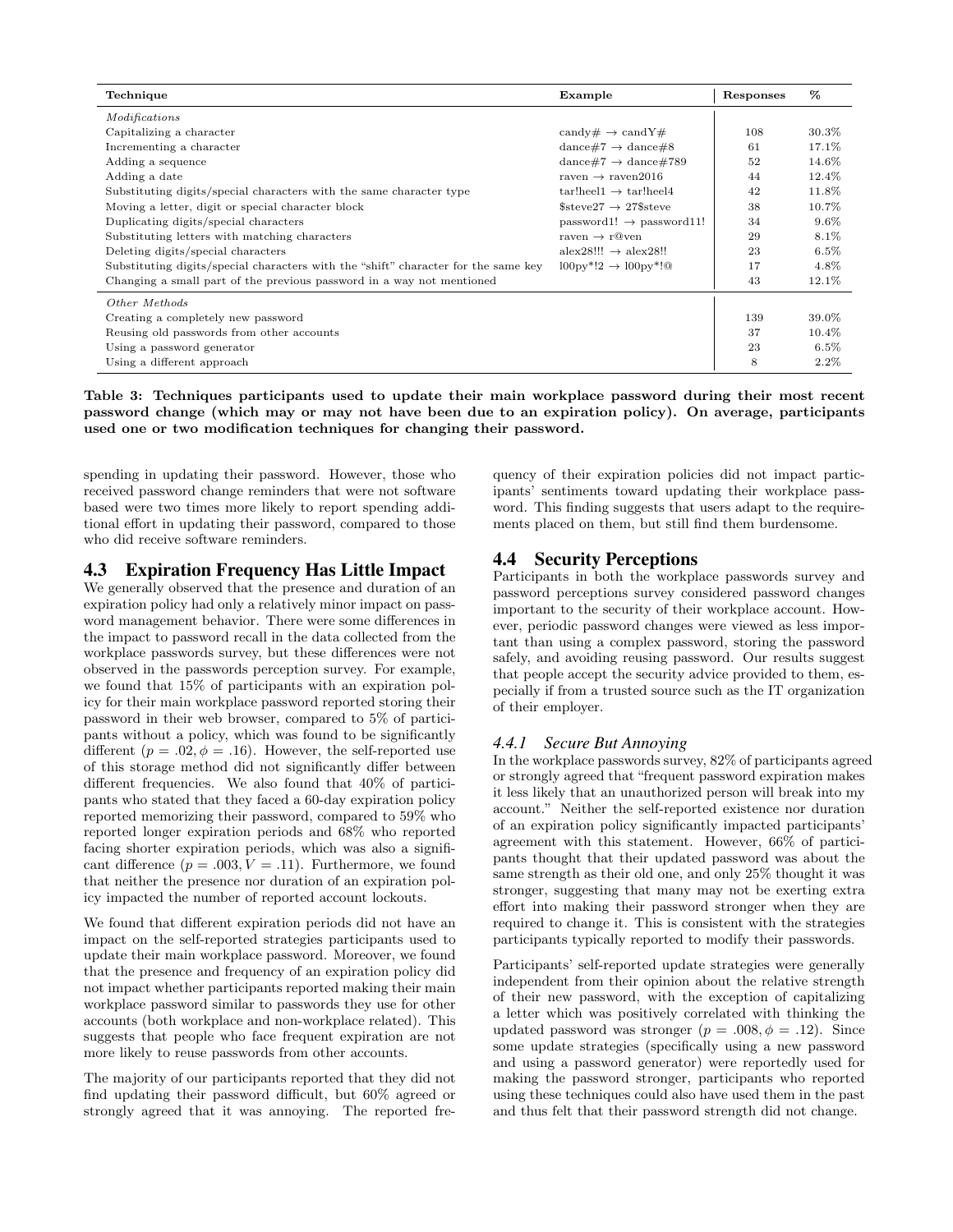#### *4.4.2 Participants' Threat Models*

When asked why expiration prevents unauthorized account access, in their open-ended responses a small majority (54%) stated that expiration prevented password compromise. Of those, around a fifth specifically indicated that expiration helps with security by reducing the time window for an attacker to figure out their password. One participant reported, "It takes time to hack or steal a password and if it is changed frequently it is less likely that the hacker will have time to obtain the password." 28% of participants also reported that expiration is beneficial after a password, whether new or old, has already been compromised. Around half of these participants reported more specifically that the main benefit of expiration policies is that they reduce the time an illegitimate user has access to the account after they have logged in. To this effect, one participant said that, "There will be less time for a hacker to retrieve your information." Interestingly, of those that disagree with expiration's benefits, most (66%) cited concerns that expiration is insecure or ineffective, while only a small group (10%) cited inconvenience or unproductivity in their text responses.

While discussing potential threats, most participants mentioned concerns about hackers, general unauthorized users (e.g., "people", "attacker,") or guessers; 5% explicitly mention current or former employees as a concern. Around 5% also expressed that expiration would minimize the impact of employees sharing their workplace passwords. It should be noted that participants appear to use the word "hacker" in a broad, colloquial sense beyond the concept of hackers as phishers or computational guessers. It was usually impossible to tease out their conception of "hacker" or "hacking." For example, one participant reported, "I had an exboyfriend hack my Facebook because my password was not strong enough." When asked the open-ended question why a workplace might implement an expiration policy, participants' reasons generally aligned with their responses to the question about the general impact of password expiration.

#### *4.4.3 Desired Policies*

Only 10 of the 260 participants who had an expiration policy in the workplace passwords survey expressed the opinion that their passwords should never expire. Otherwise, participants were most likely to recommend their own workplace expiration policy ( $p < .001, V = .55$ ) as the appropriate policy. Similarly, only 10% of participants in NIST's study recommended a less frequent change cycle, compared to their current 60- or 90-day policies [\[5\]](#page-10-4)

In their qualitative responses to *why* the policy they chose was the best, most participants could not really articulate the reason. For example, 13% responded with a sentiment that the time period they selected was "just right." A third of participants said that the expiration period they recommended balanced security with either usability (mainly the ability to remember passwords) or convenience concerns. Most users seemed to be able to reconcile their concerns with the benefits of added security. One participant who recommended a policy of every 60 days explained, "Every 30 days is too frequent. I often forget my password because it's always changing. I do however understand that security is important, so passwords should be changed somewhat frequently." Participants who picked shorter time periods (e.g., 30 days) cited a security reason more often than participants who picked longer ones (e.g., a year), who more often cited a balance of security/usability or security/inconvenience. There was also a small fraction of participants that cited employer or industry norms as part of their recommendation, with responses like "It's the standard we use and it works well."

#### *4.4.4 Relative Importance of Password Changes*

Participants in the password perceptions survey generally viewed creating a complex password as the most important practice for account security, followed by storing the password in a safe place and creating a password that is not already used for another account. Changing passwords periodically was reported to be the least important of these practices  $(p < .001, V = .14)$ . Figure [2](#page-8-0) shows the distribution of responses for how important each behavior was perceived. Demographics, including technical expertise, did not impact opinions significantly. Additionally, participants' views were found to be independent of whether or not they had a workplace expiration policy.



<span id="page-8-0"></span>Figure 2: Distribution of ratings for each password management practice studied. Participants viewed using a complex password the most important of these practices and changing passwords periodically the least important.

In qualitative responses explaining their rankings, participants mentioned usability concerns in roughly equal proportions for changing passwords, creating complex passwords, and avoiding password reuse. In line with their quantitative rankings, participants pointed out more downsides, such as it being inconvenient, insecure, unusable, or ineffective, for periodic password changes than other security practices. For example, one participant explained, "I don't think [periodic password change] is as important as people say...A really strong password doesn't just automatically become weaker simply because you've been using it for a while."

Also in line with the quantitative rankings, 5% of participants reported that a sufficiently complex password renders other practices less important, giving reasons like, "I don't believe it's necessarily important to change your password, if you have a secure one in the first place" or "If the password is good you should be able to [re]use it as much as you want as long as it is good." However, there were indications from the responses that users do not fully understand what comprises a good password, citing that "[...] a long nonsensical sentence works better and is more easily remembered, e.g., securitycomplexitymakesmypasswordssecurebutveryannoying." Lastly, some participants admitted that their attitudes and actions do not always align. Consistent with prior work, 2% volunteered that they believe they should change their password or avoid reuse and that those prac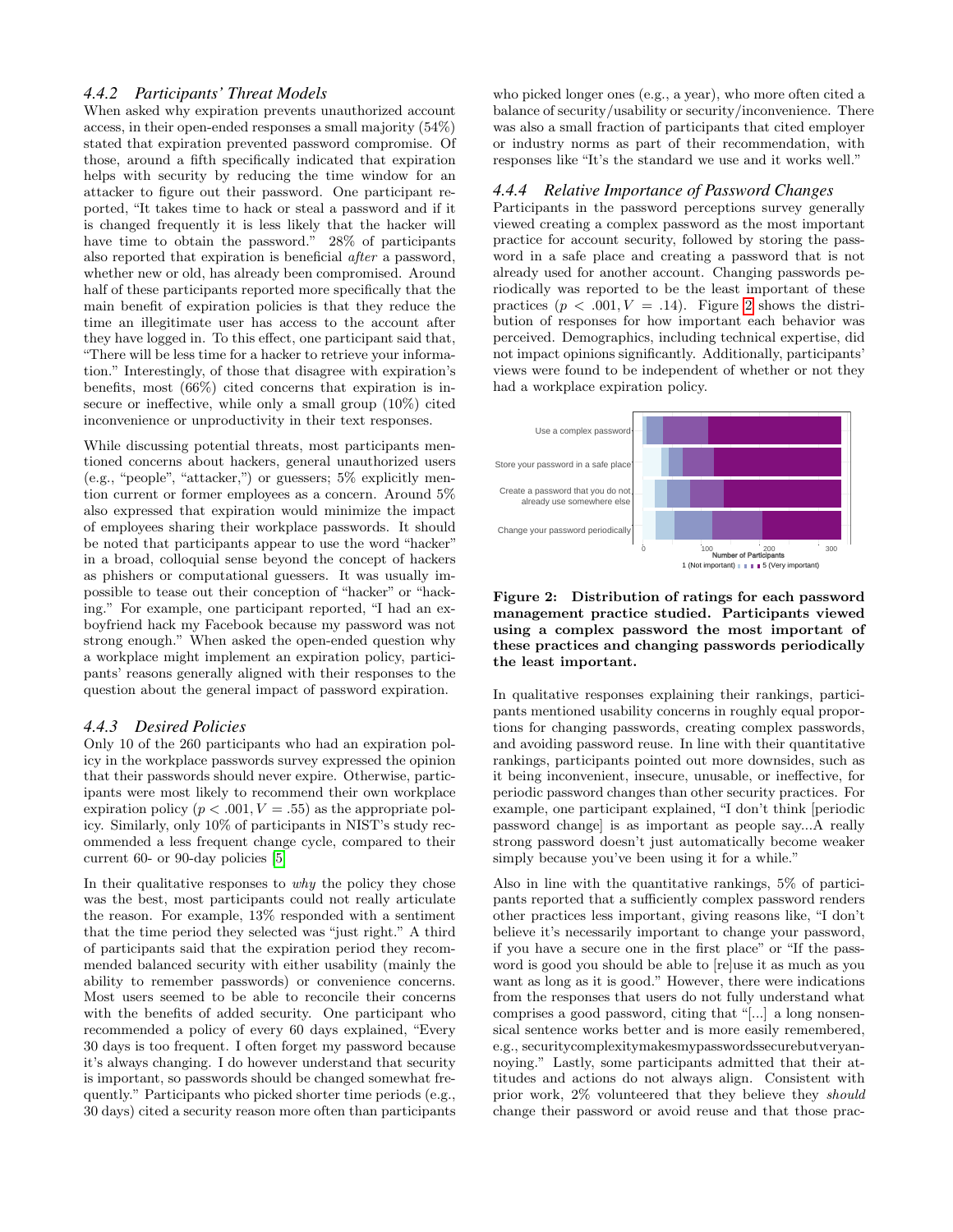tices are at least somewhat important, but that they do not do them [\[29\]](#page-11-15). When explaining their ranking for avoiding password reuse, one participant said, "It's important, but I do it [reuse passwords] anyway."

#### *4.4.5 Hypothetical: Reversing Expiration Policy*

In the hypothetical scenario in which the participant's workplace removed their expiration policy, almost half reported that they would continue changing their passwords periodically, be more likely to use a complex password, and be just as likely to avoid reusing passwords from other accounts. From the qualitative responses, reasons for continuing password changes were centered around it being a habit or beneficial for security. For example, one participant stated, "It's just a natural habit to do now for my own security." Those who stated they would not continue changes generally felt that it was too inconvenient or they would forget to do it if it was not required. As one participant put it, "I would forget as it is not on my high priority list."

From the quantitative data, half of participants who stated that they do not currently have a workplace expiration policy reported that they would be just as likely to use a complex password if their main workplace password expired periodically. 28% of participants who stated that they currently memorized their password reported they would no longer do so if periodic password changes were required. Almost half reported they were just as likely to create a password that is not used somewhere else. These results further highlight that password expiration may not contribute to a larger degree of password reuse, but likely does not encourage people to create more complex passwords during updates.

## 5. DISCUSSION

Our findings confirm that the strategies people use to adapt to their expiration policy are predictable. The majority of our participants reported coping with password changes by applying a simple modification to their current password. Our results are largely in line with NIST's study of the password management behaviors of DOC employees [\[5\]](#page-10-4). However, our findings related to password reuse and backup recall methods do diverge, and may be attributed to the intense password burdens faced by DOC employees. Our results are also supported by Zhang et al. study, in which they were able to crack a substantial portion of their organization's passwords using the password history for the account [\[39\]](#page-11-6). This suggests that people in their organization were also typically using variations of their password during password updates.

Some participants reported using other coping strategies, such as cycling through a dedicated set of passwords for that account. Less than a quarter created a completely new password when it expired, a rate similar to that found by Shay et al. [\[31\]](#page-11-11). However, we did not find evidence that the self-reported strategies people use to update their password leads them to have weaker passwords. Furthermore, we observed that more frequent password changes did not lead to more self-reported reuse of passwords from other accounts. These results suggest that the negative security implications related to expiration may be limited to the case where there has already been a breach of an organization's passwords. In such cases, an attacker who knows a user's expired password may be able to easily guess the new password.

Our results also reveal that people generally do not have extremely negative reactions toward workplace password expiration, nor do they report significantly more usability burdens with more frequent password changes. Participants who reported facing more frequent expiration did not report experiencing a higher rate of account lockouts nor were they less likely to report memorizing their passwords than participants who reported facing less frequent password expiration. In addition, participants reported the same level of annoyance with updating their passwords, regardless of their self-reported password expiration frequency. This may be due to the fact that people adapt to expiration policies imposed by workplaces, often employing coping strategies that may reduce security in the event that their password is already known to an attacker.

In other scenarios, the presence of an expiration policy has little impact on security, even though a large percentage of participants held the view that updating their password would prevent hackers from cracking their passwords. Some participants even directly mentioned that they felt people will choose more creative passwords if they have to keep changing them. However, our results indicate that expiration largely does not influence people to create stronger passwords. Thus, password expiration likely provides no additional protection against an attacker with the modern computing resources to launch an automated guessing attack, even if the attacker does not have prior knowledge of the organization's passwords.

A few participants expressed concerns about targeted attacks in which a coworker or former employees of their organization would try to guess their password. Prior work has found targeted attacks to be a prevalent attack scenario that people worry about when managing their passwords [\[13](#page-10-7)[,33,](#page-11-2)[34\]](#page-11-14). Some were especially concerned about targeted attacks because they believed that sharing workplace passwords with coworkers was common practice. However, it is likely that expiration provides limited benefits even in the case of targeted attacks, since attackers may already know which modifications are typically used by their target.

Based on our results, we recommend that organizations consider whether the minimal security gains are worth implementing an expiration policy. Expiration policies may be attractive to organizations that have a history of password sharing among employees. Though expiring passwords may solve the immediate problem of system access to former employees, these organizations could be better off considering more secure mechanisms for enabling the collaboration between employees that causes password sharing. The benefits gained by avoiding attacks that are actually preventable by having an expiration policy must be weighed against a number of costs associated with implementing a policy, though our findings suggest that costs due to user burden are minimal considering current password management demands.

Our second recommendation is that organizations implement enterprise password managers. In their existing implementations, expiration policies have limited benefits as users typically do not make significant changes to their passwords. Companies could enforce rules that require larger changes and check for certain modifications, but this would have negative usability outcomes. Password expiration policies are most beneficial to account security if passwords are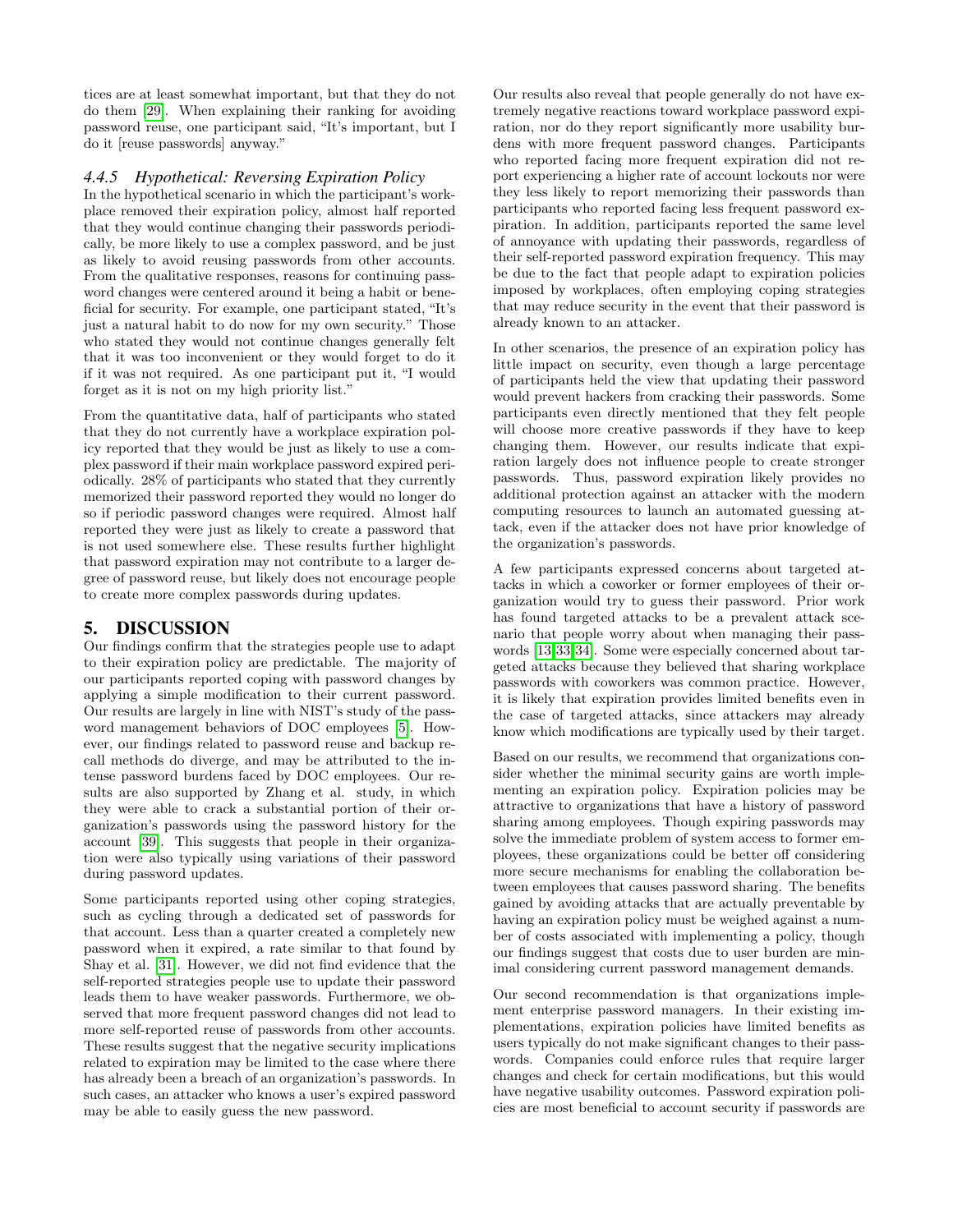sufficiently random [\[32\]](#page-11-5). As people are unlikely to create and maintain random passwords on their own, organizations should consider the use of password managers with built-in generators, especially since some major password managers have enterprise versions of their software [\[23\]](#page-11-20). In our study, we found that those who did use a generator to create their password were much more likely to use one to update it and store their password in a password manager. However, it should be noted that many organizations that have implemented password expiration also have other policies which indirectly prevent their employees from using password managers. For example, some organizations in the United States government prevent employees from installing non-approved software, or even storing passwords on their terminals [\[1,](#page-10-18)[12\]](#page-10-19). Considering our findings, such policies likely diminish any security benefit of having an expiration policy.

Across both surveys, we observed that participants strongly felt that password changes were important for account security. Some participants revealed that they held this perception because they trust the IT staff at their organizations and that is the advice they are repeatedly told. Overall, we observed that users adapt to the demands placed on them, even if in undesirable ways. This result may bode well for the future as security recommendations and best practices change with technology.

## 6. ACKNOWLEDGMENTS

This research was supported by the North Atlantic Treaty Organization (NATO) through Carnegie Mellon CyLab. This work was also supported in part by the CyLab Presidential Fellowship. The authors would like to thank Jessica Colnago for her contributions toward our preliminary analysis, and reviewers for their feedback.

### 7. REFERENCES

- <span id="page-10-18"></span>[1] U.S. Immigration and Customs Enforcement: General Rules of Behavior for Users of DHS Systems and IT Resources that Access, Store, Receive, or Transmit Sensitive Information. [https://www.ice.gov/doclib/](https://www.ice.gov/doclib/sevis/pdf/behavior-rules.pdf) [sevis/pdf/behavior-rules.pdf](https://www.ice.gov/doclib/sevis/pdf/behavior-rules.pdf), April 2008.
- <span id="page-10-14"></span>[2] PCI Security Standards Council. Payment Card Industry (PCI) Data Security Standard. [https:](https://www.pcisecuritystandards.org/documents/PCI_DSS_v3-2.pdf?agreement=true&time=1515441665016) [//www.pcisecuritystandards.org/documents/PCI\\_](https://www.pcisecuritystandards.org/documents/PCI_DSS_v3-2.pdf?agreement=true&time=1515441665016) [DSS\\_v3-2.pdf?agreement=true&time=1515441665016](https://www.pcisecuritystandards.org/documents/PCI_DSS_v3-2.pdf?agreement=true&time=1515441665016), April 2016.
- <span id="page-10-11"></span>[3] S. Bellovin. Unconventional Wisdoms. IEEE Security and Privacy, 4(1):88, 2006.
- <span id="page-10-3"></span>[4] S. Chiasson and P. C. Van Oorschot. Quantifying the Security Advantage of Password Expiration Policies. Designs, Codes and Cryptography, 77(2-3):401–408, 2015.
- <span id="page-10-4"></span>[5] Y.-Y. Choong, M. Theofanos, and H.-K. Liu. NISTIR 7991: United States Federal Employees' Password Management Behaviors - A Department of Commerce Case Study. Technical report, National Institute of Standards and Technology NIST.
- <span id="page-10-12"></span>[6] Communications-Electronics Security Group. The problems with forcing regular password expiry. [https://www.ncsc.gov.uk/articles/](https://www.ncsc.gov.uk/articles/problems-forcing-regular-password-expiry) [problems-forcing-regular-password-expiry](https://www.ncsc.gov.uk/articles/problems-forcing-regular-password-expiry), 2016.
- <span id="page-10-13"></span>[7] L. Cranor. Time to Rethink Mandatory Password Changes. [https:](https://www.ftc.gov/news-events/blogs/techftc/2016/03/time-rethink-mandatory-password-changes)

[//www.ftc.gov/news-events/blogs/techftc/2016/](https://www.ftc.gov/news-events/blogs/techftc/2016/03/time-rethink-mandatory-password-changes)

[03/time-rethink-mandatory-password-changes](https://www.ftc.gov/news-events/blogs/techftc/2016/03/time-rethink-mandatory-password-changes), March 2016.

- <span id="page-10-0"></span>[8] A. Das, J. Bonneau, M. Caesar, N. Borisov, and X. Wang. The Tangled Web of Password Reuse. In Proceedings of the Network and Distributed System Security Symposium (NDSS), volume 14, pages 23–26, 2014.
- <span id="page-10-9"></span>[9] M. Farcasin and E. Chan-tin. Why We Hate IT: Two Surveys on Pre-Generated and Expiring Passwords in an Academic Setting. Security and Communication Networks, 8(13):2361–2373, 2015.
- <span id="page-10-1"></span>[10] D. Florêncio and C. Herley. A Large-scale Study of Web Password Habits. In Proceedings of the International Conference on World Wide Web  $(WWW)$ , pages 657–666, 2007.
- <span id="page-10-2"></span>[11] D. Florêncio and C. Herley. Where Do Security Policies Come from? In Proceedings of the Symposium on Usable Privacy and Security (SOUPS), pages 10:1–10:14, 2010.
- <span id="page-10-19"></span>[12] C. for Medicare and M. Services. Centers for Medicare and Medicaid Services: CMS Policy for the Acceptable Use of CMS Desktop/Laptop and Other IT Resources. [https://www.cms.gov/](https://www.cms.gov/Research-Statistics-Data-and-Systems/CMS-Information-Technology/InformationSecurity) [Research-Statistics-Data-and-Systems/](https://www.cms.gov/Research-Statistics-Data-and-Systems/CMS-Information-Technology/InformationSecurity) [CMS-Information-Technology/InformationSecurity](https://www.cms.gov/Research-Statistics-Data-and-Systems/CMS-Information-Technology/InformationSecurity), Dec 2008.
- <span id="page-10-7"></span>[13] S. Gaw and E. W. Felten. Password Management Strategies for Online Accounts. In Proceedings of the Symposium on Usable Privacy and Security (SOUPS), pages 44–55, 2006.
- <span id="page-10-5"></span>[14] P. A. Grassi, J. L. Fenton, E. M. Newton, R. A. Perlner, A. R. Regenscheid, W. E. Burr, J. P. Richer, N. B. Lefkovitz, J. M. Danker, Y.-Y. Choong, K. K. Greene, and M. F. Theofanos. NIST Special Publication 800-63B: Digital Authentication Guideline. Technical report, National Institute of Standards and Technology NIST, 2017.
- <span id="page-10-6"></span>[15] B. Grawemeyer and H. Johnson. Using and Managing Multiple Passwords: A Week to a View. Interacting with Computers, 23(3):256–267, 2011.
- <span id="page-10-10"></span>[16] P. G. Inglesant and M. A. Sasse. The True Cost of Unusable Password Policies: Password Use in the Wild. In Proceedings of the SIGCHI Conference on Human Factors in Computing Systems, pages 383–392, 2010.
- <span id="page-10-15"></span>[17] International Organization for Standardization (ISO) & International Electrotechnical Commission (IEC). Information technology: Security techniques, code of practice for information security management: ISO-IEC 27002:2013, Oct 2013.
- <span id="page-10-8"></span>[18] I. Ion, R. Reeder, and S. Consolvo. "No one Can Hack My Mind": Comparing Expert and Non-Expert Security Practices. In Proceedings of the Symposium on Usable Privacy and Security (SOUPS), pages 327–346, 2015.
- <span id="page-10-16"></span>[19] R. Kang, S. Brown, L. Dabbish, and S. Kiesler. Privacy Attitudes of Mechanical Turk Workers and the US Public. In Proceedings of the Symposium on Usable Privacy and Security (SOUPS), pages 37–49, 2014.
- <span id="page-10-17"></span>[20] A. Kittur, E. H. Chi, and B. Suh. Crowdsourcing User Studies with Mechanical Turk. In Proceedings of the SIGCHI Conference on Human Factors in Computing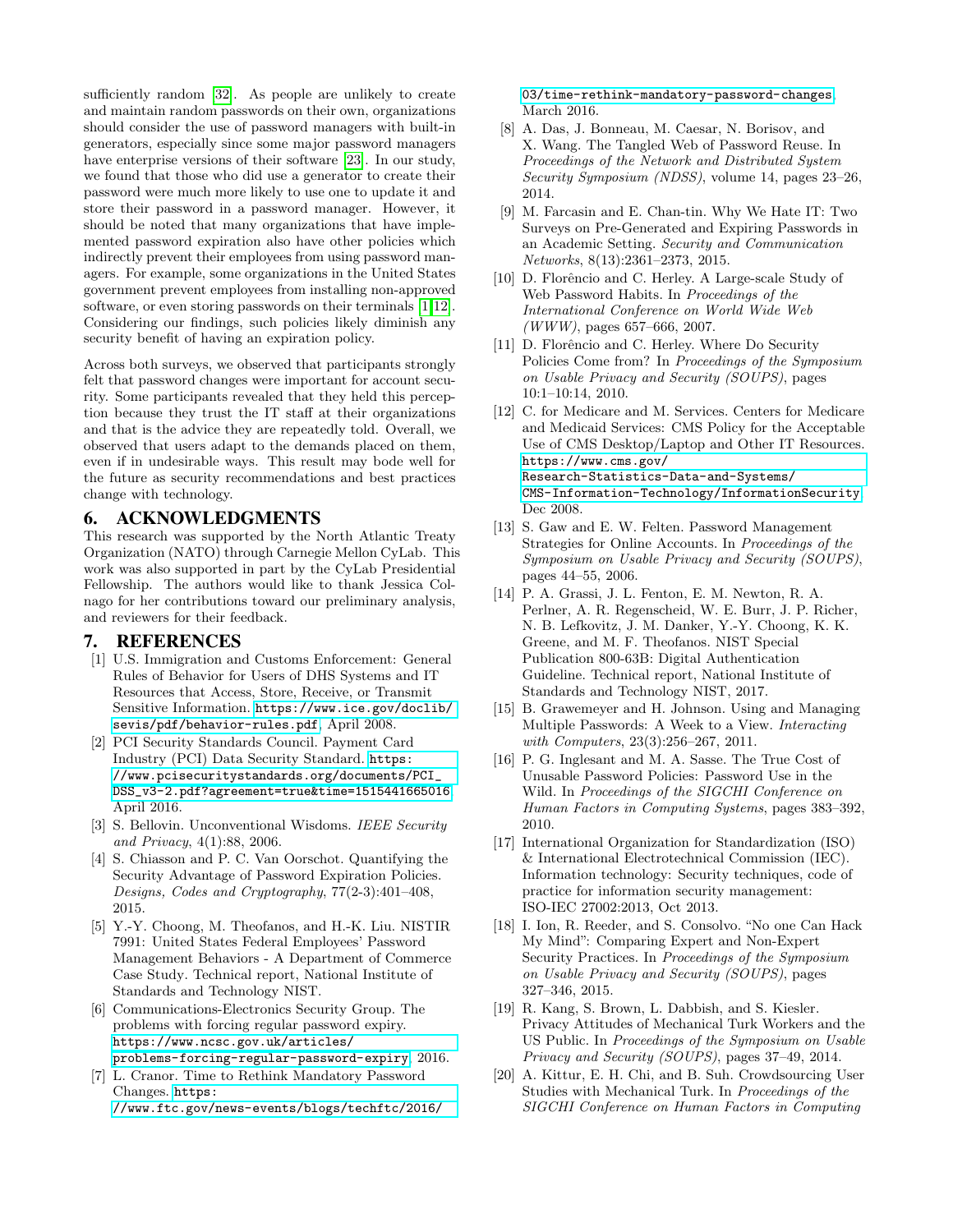Systems, pages 453–456, 2008.

- <span id="page-11-19"></span>[21] S. Kokolakis. Privacy Attitudes and Privacy Behaviour: A Review of Current Research on the Privacy Paradox Phenomenon. Computers & Security, 64:122–134, 2017.
- <span id="page-11-3"></span>[22] S. Komanduri, R. Shay, P. G. Kelley, M. L. Mazurek, L. Bauer, N. Christin, L. F. Cranor, and S. Egelman. Of Passwords and People: Measuring the Effect of Password-Composition Policies. In Proceedings of the SIGCHI Conference on Human Factors in Computing Systems, pages 2595–2604, 2011.
- <span id="page-11-20"></span>[23] LastPass Enterprise. <https://www.lastpass.com/enterprise>. Accessed 2018-02-16.
- <span id="page-11-0"></span>[24] D. Malone and K. Maher. Investigating the Distribution of Password Choices. In Proceedings of the International Conference on World Wide Web (WWW), pages 301–310, 2012.
- <span id="page-11-17"></span>[25] K. Muller. Statistical Power Analysis for the Behavioral Sciences. Tehcnometrics, 31:499–500, 1989. [26] National Cyber Security Centre. Password Guidance:
- <span id="page-11-12"></span>Simplifying Your Approach. [https://www.ncsc.gov.uk/guidance/](https://www.ncsc.gov.uk/guidance/password-guidance-simplifying-your-approach) [password-guidance-simplifying-your-approach](https://www.ncsc.gov.uk/guidance/password-guidance-simplifying-your-approach), August 2016.
- <span id="page-11-9"></span>[27] G. Notoatmodjo and C. Thomborson. Passwords and Perceptions. In Proceedings of the Australasian Conference on Information Security (ACISP), pages 71–78, 2009.
- <span id="page-11-7"></span>[28] S. Pearman, J. Thomas, P. Emani Naeini, H. Habib, L. Bauer, N. Christin, L. Faith Cranor, S. Egelman, and A. Forget. Let's go in for a closer look: Observing passwords in their natural habitat. In Proceedings of the Conference on Computer and Communications Security (CCS), 2017.
- <span id="page-11-15"></span>[29] S. Riley. Password Security: What Users Know and What They Actually Do. Usability News, 8(1):2833–2836, 2006.
- <span id="page-11-10"></span>[30] B. Schneier. Security of Password Managers. [https:](https://www.schneier.com/blog/archives/2014/09/) [//www.schneier.com/blog/archives/2014/09/](https://www.schneier.com/blog/archives/2014/09/), September 2014.
- <span id="page-11-11"></span>[31] R. Shay, S. Komanduri, P. G. Kelley, P. G. Leon, M. L. Mazurek, L. Bauer, N. Christin, and L. F. Cranor. Encountering Stronger Password Requirements: User Attitudes and Behaviors. In Proceedings of the Symposium on Usable Privacy and Security (SOUPS), page 2, 2010.
- <span id="page-11-5"></span>[32] E. Spafford. Security Myths and Passwords. [http://www.cerias.purdue.edu/site/blog/post/](http://www.cerias.purdue.edu/site/blog/post/password-change-myths/) [password-change-myths/](http://www.cerias.purdue.edu/site/blog/post/password-change-myths/), April 2006.
- <span id="page-11-2"></span>[33] E. Stobert and R. Biddle. The Password Life Cycle: User Behaviour in Managing Passwords. In Proceedings of the Symposium on Usable Privacy and Security (SOUPS), 2014.
- <span id="page-11-14"></span>[34] B. Ur, J. Bees, S. M. Segreti, L. Bauer, N. Christin, and L. F. Cranor. Do Users' Perceptions of Password Security Match Reality? In Proceedings of the SIGCHI Conference on Human Factors in Computing Systems, pages 3748–3760, 2016.
- <span id="page-11-8"></span>[35] B. Ur, F. Noma, J. Bees, S. M. Segreti, R. Shay, L. Bauer, N. Christin, and L. F. Cranor. I Added '!' at the End to Make It Secure: Observing Password

Creation in the Lab. In Proceedings of the Symposium on Usable Privacy and Security (SOUPS), 2015.

- <span id="page-11-18"></span>[36] A. J. Viera, J. M. Garrett, et al. Understanding Interobserver Agreement: The Kappa Statistic. Fam Med, 37(5):360–363, 2005.
- <span id="page-11-1"></span>[37] E. Von Zezschwitz, A. De Luca, and H. Hussmann. Survival of the Shortest: A Retrospective Analysis of Influencing Factors on Password Composition. In Proceedings of the IFIP Conference on Human-Computer Interaction, pages 460–467. Springer, 2013.
- <span id="page-11-4"></span>[38] M. Weir, S. Aggarwal, M. Collins, and H. Stern. Testing Metrics for Password Creation Policies by Attacking Large Sets of Revealed Passwords. In Proceedings of the Conference on Computer and Communications Security (CCS), pages 162–175. ACM, 2010.
- <span id="page-11-6"></span>[39] Y. Zhang, F. Monrose, and M. K. Reiter. The Security of Modern Password Expiration: An Algorithmic Framework and Empirical Analysis. In Proceedings of the Conference on Computer and Communications Security (CCS), pages 176–186, 2010.
- <span id="page-11-13"></span>[40] L. Zhang-Kennedy, S. Chiasson, and P. van Oorschot. Revisiting Password Rules: Facilitating Human Management of Passwords. In Proceedings of the APWG Symposium on Electronic Crime Research  $(eC$ *rime*), pages  $1-10$ , 2016.

## APPENDIX

## <span id="page-11-16"></span>A. SCREENING SURVEY

- 1. How many workplace passwords do you have? \*
	- 1
	- 2
	- ...
	- 7
	- 8 or more
- 2. How many of your workplace passwords are you required to regularly change (i.e., they have an expiration policy)?\*
	- All of my workplace passwords
	- Most of my workplace passwords
	- Some of my workplace passwords
	- None of my workplace passwords
	- Not sure
- 3. How old are you? \*
	- 18-24 years old
	- 25-34 years old
	- 35-44 years old
	- 45-54 years old
	- 55-64 years old
	- 65-74 years old
	- 75 years or older
	- I prefer not to answer
- 4. What is your gender? \*
	- Male
	- Female
	- Other (please specify)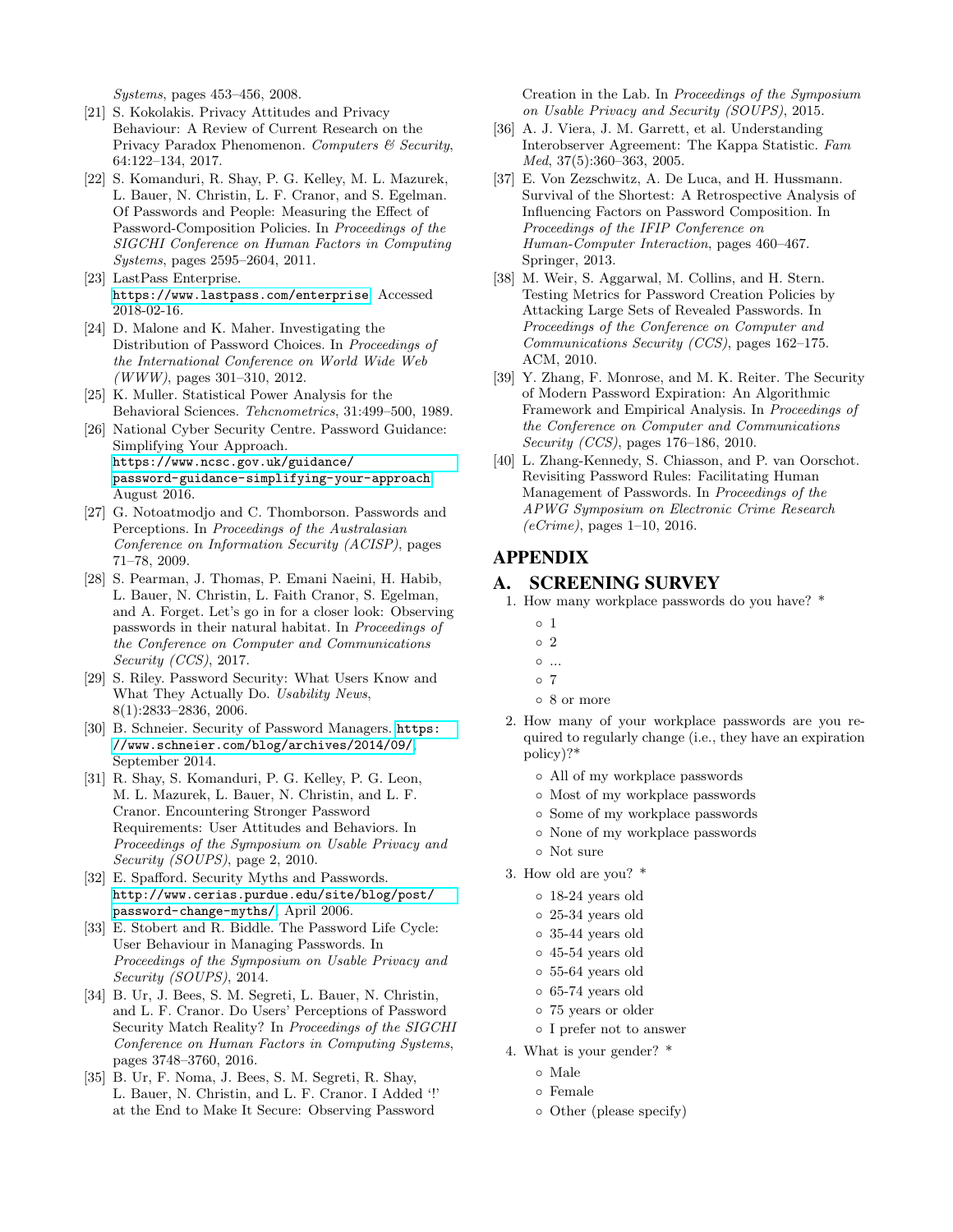- I prefer not to answer
- 5. What is your race/ethnicity? \*
	- American Indian or Alaska Native
	- Asian
	- Black or African American
	- White/ Caucasian
	- Hispanic or Latino
	- Non Hispanic
	- Other
	- I prefer not to answer
- 6. Which of the following best describes your highest achieved education level?\*
	- Some High School
	- High School Graduate
	- Some college, no degree
	- Associates degree
	- Bachelors degree
	- Graduate degree (Masters, Doctorate, etc.)
	- Other
	- I prefer not to answer
- 7. Which of the following best describes your primary occupation? \*
	- Administrative Support (e.g., secretary, assistant)
	- Art, Writing, or Journalism (e.g., author, reporter, sculptor)
	- Business, Management, or Financial (e.g., manager, accountant, banker)
	- Education or Science (e.g., teacher, professor, scientist)
	- Legal (e.g., lawyer, paralegal)
	- Medical (e.g., doctor, nurse, dentist)
	- Computer Engineering or IT Professional (e.g., programmer, IT consultant)
	- Engineer in other field (e.g., civil or bio engineer)
	- Service (e.g., retail clerk, server)
	- Skilled Labor (e.g., electrician, plumber, carpenter)
	- Unemployed
	- Retired
	- College student
	- Graduate student
	- Mechanical Turk worker
	- I prefer not to answer

### <span id="page-12-0"></span>B. WORKPLACE PASSWORDS SURVEY

The next few questions will ask you about your main workplace password. Please keep the following in mind:

- If you have more than one workplace, please respond using the workplace you consider to be your main workplace.
- If you have more than one password at your main workplace, respond using the one you consider to be your main password.
- If you are a student you may consider your university to be your main workplace.
- If Mechanical Turk is your main workplace, you should consider your Mechanical Turk password as your main workplace password.
- 1. How many workplace passwords do you have?
	- none
	- 1
	- 2
	- $\circ \dots$
	- 7
	- 8 or more
- 2. Thinking back to when you first created your main workplace password, which of the following methods did you use?
	- $\Box$  Used the first letter of each word in a phrase
	- ✷ Used the name of someone or something
	- $\Box$  Used a word in English
	- $\Box$  Used a word in a language other than English
	- $\Box$  Added numbers to the beginning or end of a word or name
	- $\Box$  Added symbols to the beginning or end of a word or name
	- $\Box$  Substituted symbols for some of the letters in a word or name (e.g. '@' instead of 'a')
	- $\Box$  Substituted numbers for some of the letters in a word or name (e.g. '3' instead of 'e')
	- $\Box$  Removed letters from a word or name
	- ✷ Used a phone number
	- $\Box$  Used an address
	- $\Box$  Used a birthday
	- $\Box$  Reused a password from another account exactly
	- $\Box$  Reused a password from another account with some modifications
	- $\Box$  Used something else (please specify)
	- $\Box$  I prefer not to answer
- 3. How many of your workplace passwords are you required to regularly change, i.e. they have an expiration policy?
	- All of my workplace passwords
	- Most of my workplace passwords
	- Some of my workplace passwords
	- None of my workplace passwords
	- Not sure
- 4. How often are you required to change your main workplace password?
	- Every week
	- Every 30 days
	- Every 60 days
	- Every 90 days
	- Every year
	- Never
	- Not sure
	- Other (please specify)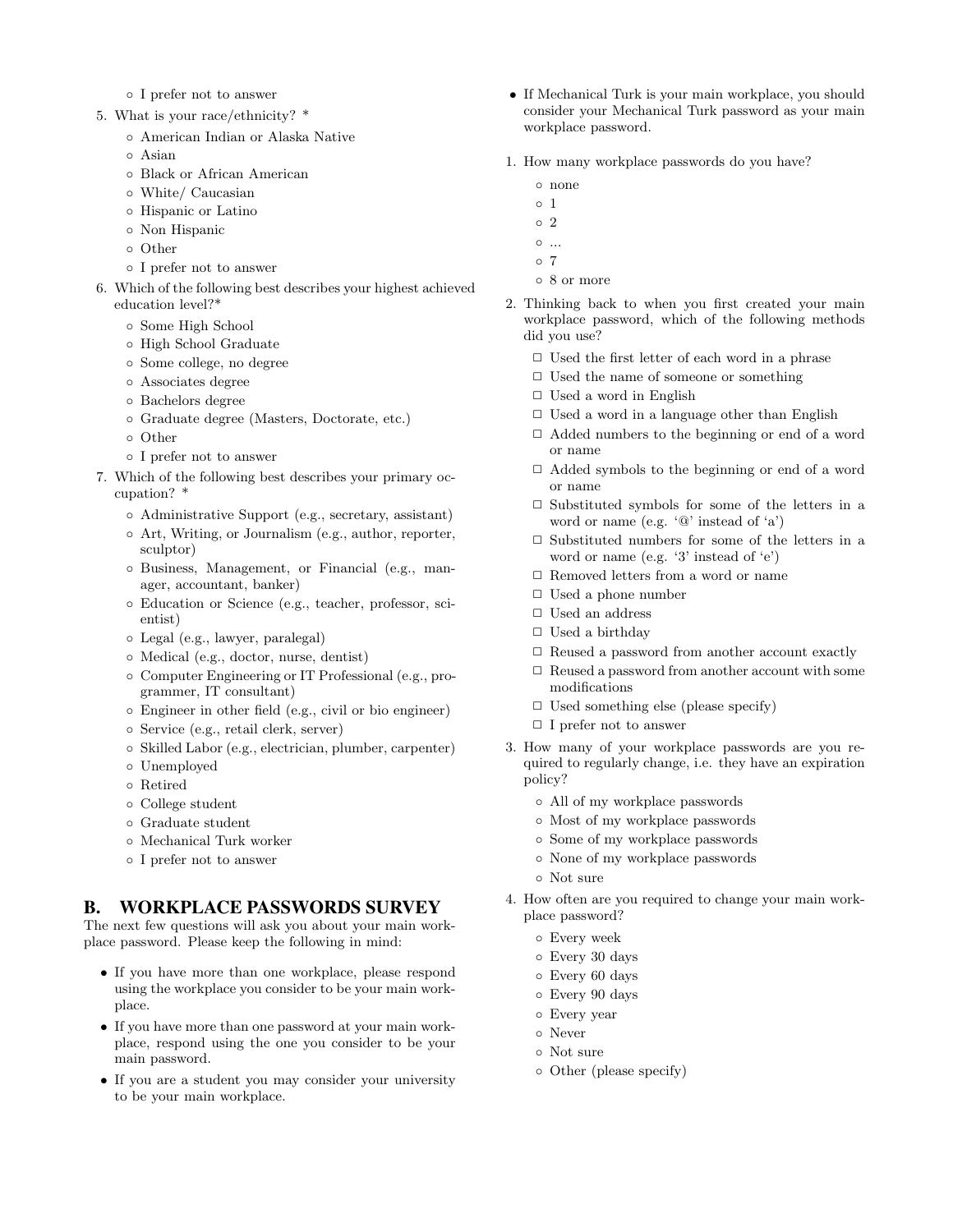- 5. Some organizations require their employees to change their passwords every 60 days. What do you think the impact of this policy is on security compared to organizations that do not require their employees to change their passwords at all?
	- It makes it less likely that an unauthorized person will log in to my account
	- It makes it more likely that an unauthorized person will log in to my
	- account
	- It doesn't impact security
	- I don't know
- 6. Why do you think this is the impact?
- 7. What do you think is the main reason for a workplace to set an expiration date on their employees' main passwords?
- 8. How often do you think your workplace should require its employees to change their main workplace password?
	- Every week
	- Every 30 days
	- Every 60 days
	- Every 90 days
	- Every year
	- Never
	- Not sure
	- Other (please specify)
- 9. Why do you think your workplace should require its employees to change their main password with this frequency?
- 10. The last time you changed your main workplace password, what approaches did you use? (select all that apply)
	- $\Box$  Adding a date (e.g. "raven"  $\rightarrow$  "raven2016")
	- $\Box$  Adding a sequence (e.g. "dance#7"  $\rightarrow$  "dance#789")
	- $\Box$  Capitalizing a character (e.g. "candy#"  $\rightarrow$  "candY#")
	- $\Box$  Deleting digits/special characters (e.g. "alex28!!!"  $\rightarrow$ "alex28!!")
	- $\Box$  Duplicating digits/special characters (e.g. "1!")  $\rightarrow$ "11!")
	- $\Box$  Incrementing a character (e.g. "dance#7"  $\rightarrow$  "dance#8")
	- □ Moving a letter, digit or special character block  $(e.g. "$steve27" \rightarrow "27$steve")$
	- $\Box$  Substituting digits/special characters with the same character type (e.g. "tar!heel1"  $\rightarrow$  "tar!heel4")
	- $\Box$  Substituting letters with matching characters (e.g. "raven"  $\rightarrow$ "r@ven")
	- $\Box$  Substituting digits or special characters with the "shift" character for the same key (e.g. "l00py\*!2"  $\rightarrow$ "l00py\*!@")
	- $\Box$  Changing a small part of the previous password in a way not mentioned
	- $\Box$  Creating a completely new password
	- $\Box$  Reusing old passwords from other accounts
	- □ Using a password generator
	- $\Box$  Using a different approach (please specify)
	- $\Box$  I don't change my workplace password
- 11. How often have you used your strategy to change your main workplace password when it expired?
	- I only changed my password once
	- a couple of times (not often)
	- most of the time
	- every time
	- I never changed my password
	- other (please specify)
- 12. Why do you change your password this way? (select all that apply)
	- $\Box$  I have always done it this way
	- $\Box$  I heard about it from someone
	- $\Box$  I read it somewhere
	- $\Box$  I think it makes the password easier to remember
	- $\Box$  I think it makes the password stronger
	- $\Box$  It was the first strategy I thought of
	- $\Box$  other (please specify)
- 13. When changing your workplace password because the old one expired, do you always use the same strategy?
	- I use the same strategy every time
	- I use slightly different strategies at different times
	- I use very different strategies at different times
- 14. How similar is your main workplace password to a password you use for another account at your workplace?
	- My main workplace password is identical to a password I use for another workplace account
	- My main workplace password is similar to a password I use for another workplace account
	- My main workplace password is very different from any passwords I use for other workplace accounts ◦ I only have one workplace password
- 15. How similar is your main workplace password to a pass
	- word you use for a non-workplace account? ◦ My main workplace password is identical to a password I use for a nonworkplace account
		- My main workplace password is similar to a password I use for a nonworkplace account
		- My main workplace password is very different from any passwords I use for non-workplace accounts
- 16. Where did you learn about changing your password this way? (select all that apply)
	- $\square$  Boss
	- □ Colleague
	- $\Box$  Family member
	- □ Friend
	- $\Box$  IT department
	- $\hfill\Box$ <br> <br> Internet
	- $\Box$  Other (please specify)
- 17. When I last changed my main workplace password because it had expired, my new password was:
	- Much weaker
	- Weaker
	- About the same
	- Stronger
	- Much stronger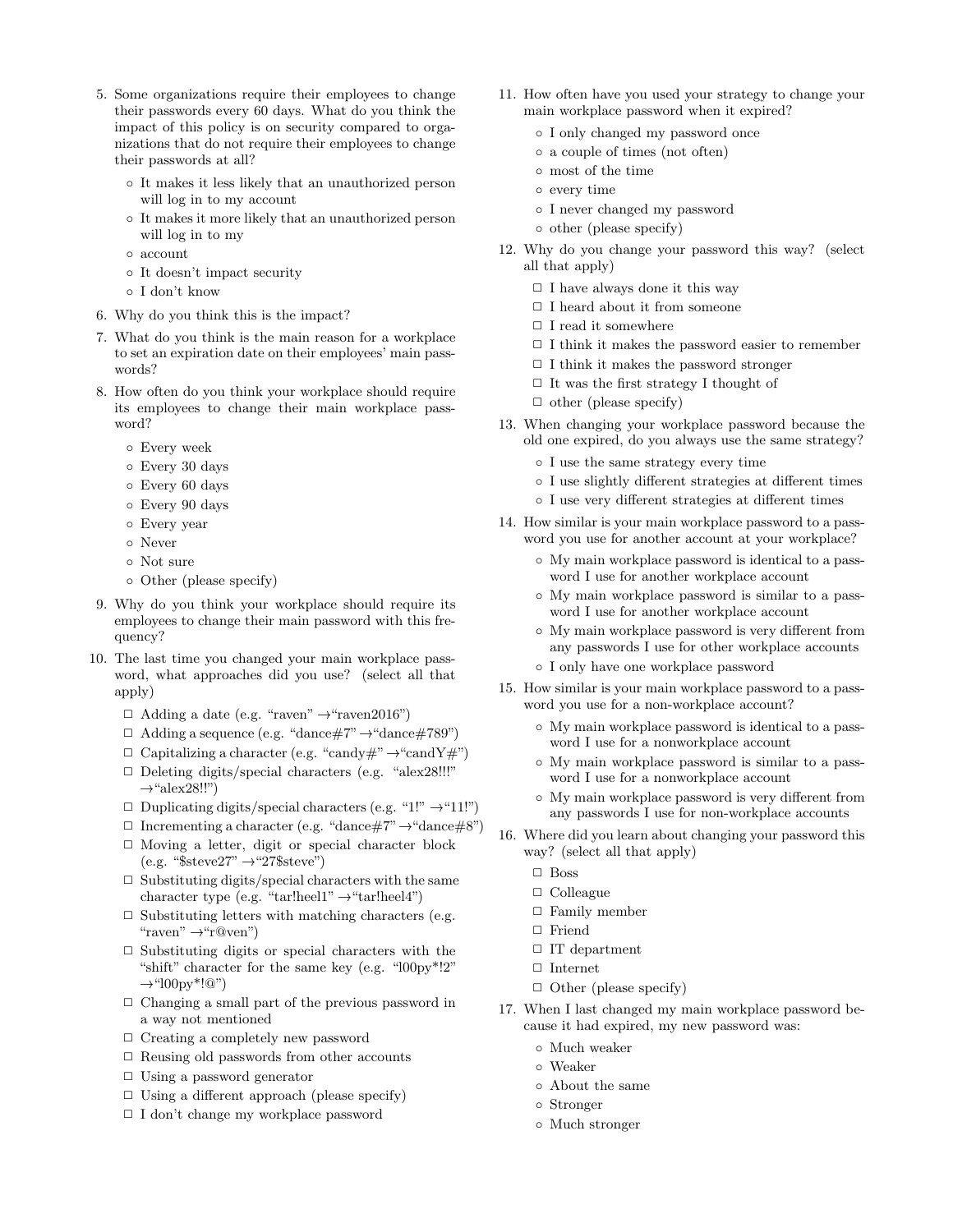◦ I don't know

18. How many workplace passwords do you have?

- none
- 1
- 2
- ...
- 7
- 8 or more
- 19. Frequent password expiration makes it less likely that an unauthorized person will break into my account.
	- Strongly Disagree
	- Disagree
	- Neutral
	- Agree
	- Strongly Agree
	- Not applicable
- 20. I find having to change my password due to my workplace expiration policy difficult.
	- Strongly Disagree
	- Disagree
	- Neutral
	- Agree
	- Strongly Agree
	- Not applicable
- 21. I find having to change my password due to my workplace expiration policy easy.
	- Strongly Disagree
	- Disagree
	- Neutral
	- Agree
	- Strongly Agree
	- Not applicable
- 22. Frequent password expiration makes it less likely that an unauthorized person will break into my account.
	- Strongly Disagree
	- Disagree
	- Neutral
	- Agree
	- Strongly Agree
	- Not applicable
- 23. . I find having to change my password due to my workplace expiration policy difficult.
	- Strongly Disagree
	- Disagree
	- Neutral
	- Agree
	- Strongly Agree
	- Not applicable
- 24. . I find having to change my password due to my workplace expiration policy easy.
	- Strongly Disagree
	- Disagree
	- Neutral
- Agree
- Strongly Agree
- Not applicable
- 25. . I find having to change my password due to my workplace expiration policy annoying.
	- Strongly Disagree
	- Disagree
	- Neutral
	- Agree
	- Strongly Agree
	- Not applicable
- 26. . I find having to change my password due to my workplace expiration policy fun.
	- Strongly Disagree
	- Disagree
	- Neutral
	- Agree
	- Strongly Agree
	- Not applicable
- 27. What do you do to help yourself remember your main workplace password?
	- $\Box$  I let my web browser store it
	- □ I store it in an encrypted file
	- $\Box$  I store it in a password manager
	- $\Box$  I store it on a computer or device protected with another password
	- $\Box$  I store it on a computer or device that only I use
	- ✷ I write down my password on a piece of paper
	- $\Box$  I write down a reminder instead of the actual password
	- $\Box$  Nothing, I memorize it
	- $\Box$  I prefer not to answer
	- $\Box$  Other (please specify)
- 28. Why do you use this strategy to remember your main workplace password?
- 29. How many logins does it take for you to memorize your main workplace password?
	- 1-2 logins
	- 3-5 logins
	- $\circ$  6-10 logins
	- More than 10 logins
	- None, I memorize it when I create it or use a password I already memorized
	- I don't memorize my main workplace password
- 30. How many times have you been unable to log into your main workplace account in the past year due to not having your password? (e.g. you forgot your password, the password was stored in a different device, etc.)
	- Never
	- 1-2 times
	- 3-5 times
	- $\circ$  6-10 times
	- More than 10 times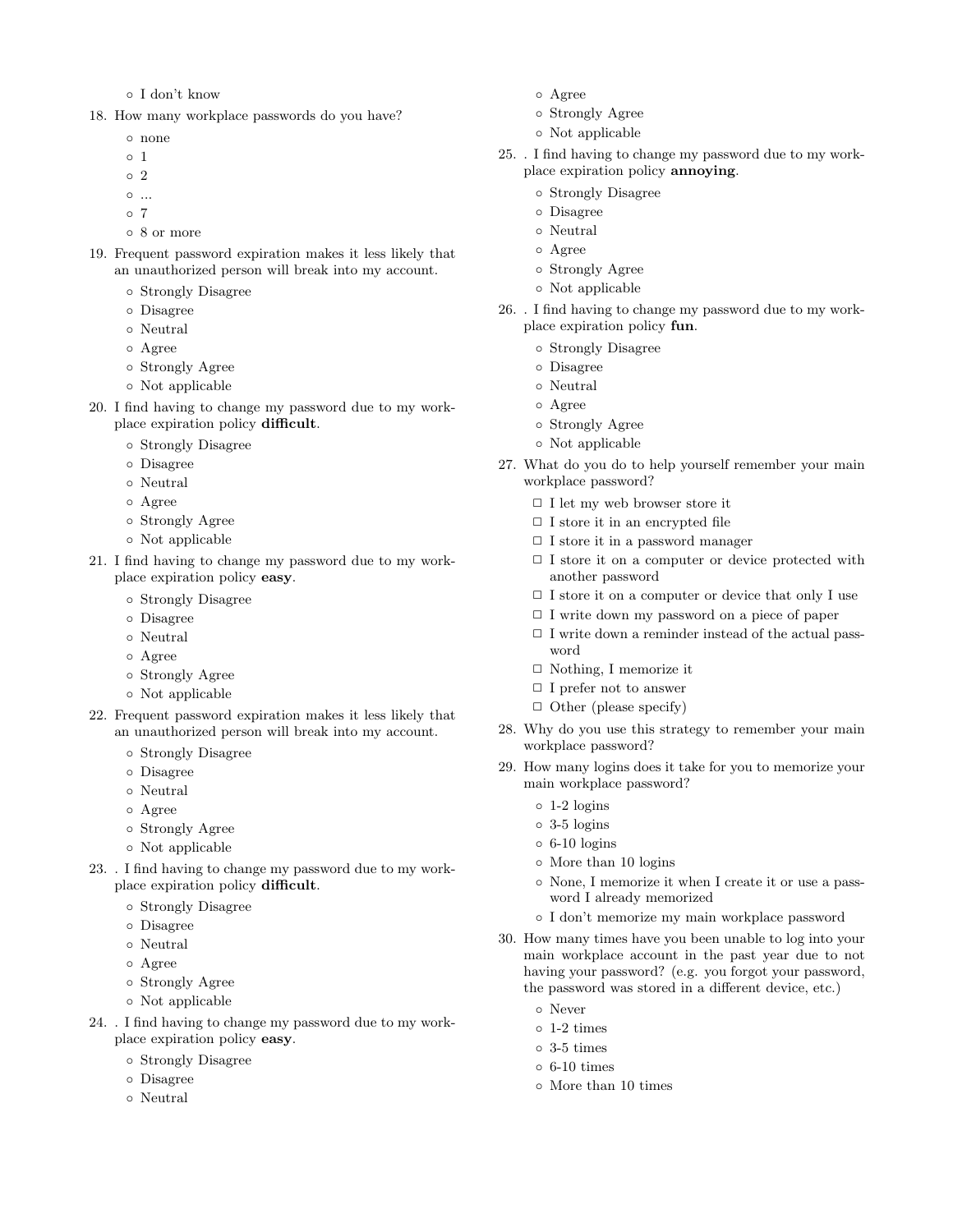- 31. What do you need to do to change or recover your main workplace password if you forget it? (select all that apply)
	- $\Box$  I call someone on the phone
	- $\Box$  I send someone an email
	- $\Box$  I physically go somewhere or see someone in person
	- $\hfill\Box$ <br/> I mail someone a letter
	- $\Box$  I use a website
	- $\Box$  I don't know
	- $\Box$  Other (please specify)
- 32. Who or what reminds you in advance of your password expiring to change your main workplace password? (select all that apply)
	- $\square$  Boss
	- □ Colleague
	- $\Box$  IT department
	- $\Box$  Automated e-mails
	- $\Box$  Software on my computer
	- $\Box$  I don't get reminders in advance
	- $\Box$  Other (please specify)
- 33. When do you get the first reminder to change your main workplace password before it expires?
	- Less than 1 day in advance
	- 1 day in advance
	- Less than a week in advance
	- 1-2 weeks in advance
	- 3-4 weeks in advance
	- 1 month in advance
	- More than 1 month in advance
	- Other (please specify)
- 34. How does the reminder impact your effort in changing your main workplace password?
	- I put more effort in updating my password
	- I put less effort in updating my password
	- It doesn't, I put the same amount of effort
	- Other (please specify)
- 35. Has your main workplace password ever been accidentally leaked or otherwise compromised?
	- Yes, I lost the device which had the password stored and the device was not password protected
	- Yes, I lost the paper on which I wrote my password
	- Yes, someone guessed it
	- Yes, someone watched me type it in
	- Yes, the IT infrastructure was breached
	- Yes, other
	- No
	- Not sure
- 36. What did you do when your password was leaked? (select all that apply)
	- ✷ I changed my password before it expired
	- $\Box$  I kept my password and waited for it to expire to change it
	- $\Box$  I learned how to create stronger passwords
	- $\Box$  I changed where I stored my password

 $\Box$  Other (please specify)

- 37. Do you have any other comments about your workplace password or its expiration policy? (optional)
- 38. Questions 38-42 are the same as Q3-7 in the screening survey above

#### <span id="page-15-0"></span>C. PASSWORD PERCEPTIONS SURVEY

- 1. Questions 1-4 are the same as Q3-7 in the screening survey above
- 5. Have you ever held a job or received a degree in computer science or any related technology field?
	- Yes

◦ No

- 6. Are you either a computer security professional or a student studying computer security?
	- Yes
	- No
- 7. To keep your account secure, how important is it to use a complex password (e.g., a long password with digits, symbols, and capital letters)? \*
	- 1 (Not important)

◦ ...

- 5 (Very important)
- 8. Please explain your answer to the question above. \*
- 9. To keep your account secure, how important is it to store your password in a safe place (e.g, on a note hidden out of sight of other people) or not store it at all? \*
	- 1 (Not important)

◦ ...

- 5 (Very important)
- 10. Please explain your answer to the question above. \*
- 11. To keep your account secure, how important is it to change your password periodically? \*
	- 1 (Not important)
	- ...
	- 5 (Very important)
- 12. Please explain your answer to the question above. \*
- 13. To keep your account secure, how important is it to create a password that you do not already use somewhere else? \*
	- 1 (Not important)
	- ...

◦ 5 (Very important)

- 14. Please explain your answer to the question above. \*
- 15. Please rank the following in their order of their harm to account security, with "1" being the most harmful. (Multiple options may have the same ranking) \*
	- Creating a password you have already used somewhere else (either exactly or with small modifications)
	- Storing the password in a place where others can access it
	- Not changing the password periodically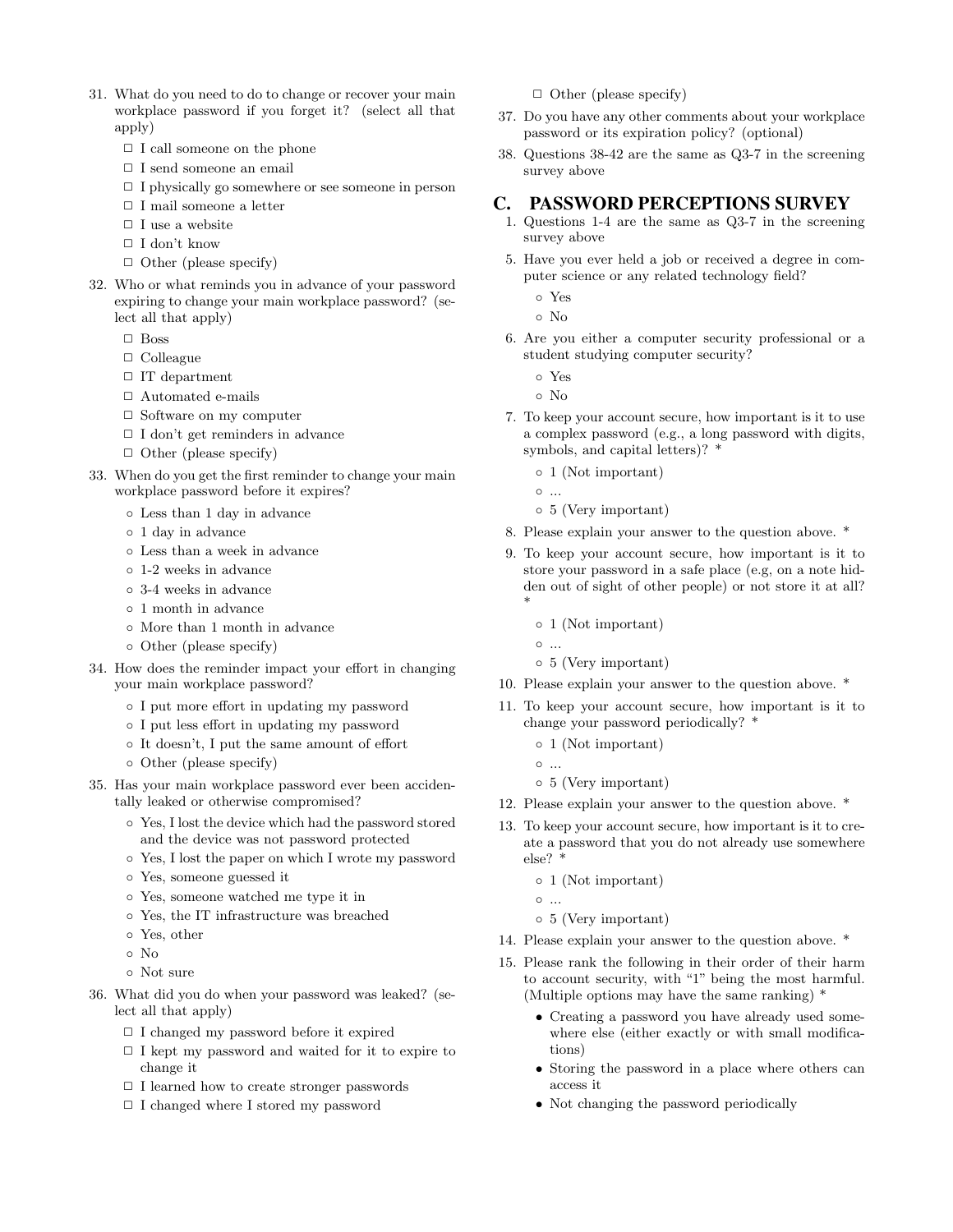- Creating a simple password (e.g., with no symbols or digits)
- 16. For each pair, which do you think contributes more to account security? \* [Answered as "Left contributes much more," "Left contributes slightly more," "Both contribute equally," "Right contributes slightly more," "Right contributes much more"]
	- Using a complex password | Storing your password in a safe place or not storing it at all
	- Using a complex password | Creating a password that you do not already use somewhere else
	- Using a complex password | Changing your password periodically
	- Changing your password periodically | Creating a password that you do not already use somewhere else
	- Storing your password in a safe place or not storing it at all | Changing your password periodically
	- Storing your password in a safe place or not storing it at all | Creating a password that you do not already use somewhere else
- 17. How many workplace passwords do you have in total? \*
	- none
	- 1
	- 2
	- ...
	- 7
	- 8 or more

Logic: The following two questions are hidden if "How many workplace passwords do you have in total?" is "none"

- 18. What do you do to help yourself remember your main workplace password? \*
	- □ Let your web browser store it
	- $\Box$  Store it in an encrypted file
	- $\Box$  Store it in a password manager
	- $\Box$  Store it on a computer or device protected with another password
	- $\Box$  Store it on a computer or device that only you use
	- $\Box$  Write it down on a piece of paper
	- $\Box$  Write down a reminder instead of the actual password
	- ✷ Nothing, you memorize it
	- $\Box$  Prefer not to answer
	- $\Box$  Other (please specify)
- 19. Does your workplace have an expiration policy for your main password? \*
	- Yes
	- No

Logic: The following questions five are hidden if "Does your workplace have an expiration policy for your main password?" is "No" or "Not Sure"

20. How often are you required to change your main workplace password? \*

◦ Every week

- Every 30 days
- Every 60 days
- Every 90 days
- Every year
- Never
- Not sure
- Other (please specify)
- 21. Suppose your workplace's expiration policy changed and your main workplace account password will no longer expire. How likely would you be to continue to periodically change the password of your account anyways? \*
	- Very unlikely
	- Unlikely
	- Neither likely or unlikely
	- Likely
	- Very likely
- 22. Please explain your answer to the question above. \*
- 23. Suppose your workplace's expiration policy changed and your main workplace account password will no longer expire. Going forward, how would you remember your main workplace password? \*
	- $\Box$  Let your web browser store it
	- $\Box$  <br> Store it in an encrypted file
	- $\Box$  Store it in a password manager
	- □ Store it on a computer or device protected with another password
	- $\Box$  Store it on a computer or device that only you use
	- $\Box$  Write it down on a piece of paper
	- $\Box$  Write down a reminder instead of the actual password
	- $\hfill\Box$  Nothing, you would memorize it
	- $\Box$  Prefer not to answer
	- $\Box$  Other (please specify)
- 24. Suppose your workplace's expiration policy changed and your main workplace account password will no longer expire. Going forward, would you be more or less likely to do the following? \* [Answered on a 5-point Likert scale from "Much more likely" to "Much less likely"]
	- Use a complex password
	- Create a password you do not already use somewhere else

Logic: The following questions five are hidden if "Does your workplace have an expiration policy for your main password?" is "Yes"

- 25. How often do you change the password of your main workplace account? \*
	- Never
	- Every week
	- Every month
	- Every few months
	- Every year
	- Other (Please specify)
- 26. Please explain why you change your password with the frequency indicated above. \*